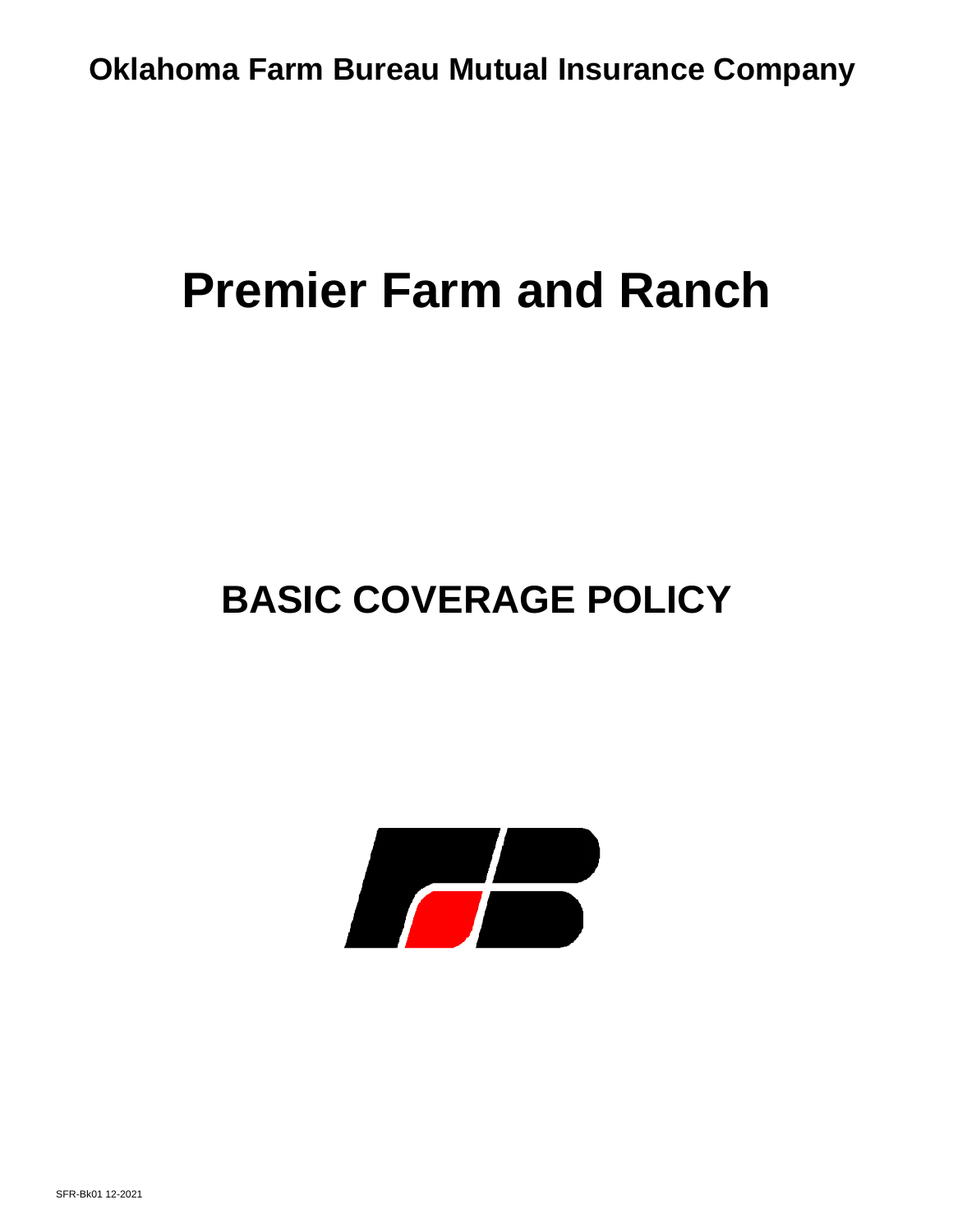## **Premier Farm and Ranch - Basic Coverage**

### **Oklahoma Farm Bureau Mutual Insurance Company**

2501 N. Stiles Oklahoma City, OK 73105

|                                                          | Dε    |
|----------------------------------------------------------|-------|
|                                                          | Pr    |
|                                                          |       |
|                                                          |       |
|                                                          |       |
|                                                          | Farm  |
|                                                          | Sc    |
|                                                          | Pr    |
|                                                          | Ur    |
|                                                          | Pr    |
|                                                          | C٥    |
|                                                          | Fa    |
|                                                          | Basic |
|                                                          | Pe    |
|                                                          | E۶    |
|                                                          | H     |
|                                                          | Perso |
|                                                          | Pe    |
|                                                          | $P_6$ |
|                                                          | M     |
|                                                          | Ac    |
|                                                          |       |
| 4                                                        |       |
|                                                          |       |
|                                                          |       |
|                                                          | E)    |
|                                                          | Farm  |
|                                                          | Fε    |
|                                                          | F۶    |
|                                                          | M     |
|                                                          | Ar    |
|                                                          | E)    |
|                                                          | Pε    |
|                                                          |       |
|                                                          |       |
|                                                          |       |
|                                                          |       |
| Additional Living Expense And Loss Of Rents Coverage D 6 |       |
|                                                          |       |
|                                                          | Mutua |
|                                                          | Accep |
|                                                          |       |

| .1 |                                                             |  |
|----|-------------------------------------------------------------|--|
| 1  |                                                             |  |
| 1  |                                                             |  |
| 1  |                                                             |  |
| 1  |                                                             |  |
| 1  |                                                             |  |
| 1  |                                                             |  |
| 1  |                                                             |  |
| 1  |                                                             |  |
| 1  |                                                             |  |
| 1  |                                                             |  |
| 1  | Scheduled Farm Personal Property - Coverage E1 8            |  |
| 1  |                                                             |  |
| 1  | Unscheduled Farm Personal Property - Coverage E2 9          |  |
| 3  |                                                             |  |
| 3  |                                                             |  |
| 3  |                                                             |  |
| 3  |                                                             |  |
| 3  |                                                             |  |
| 3  |                                                             |  |
| 3  |                                                             |  |
| 3  |                                                             |  |
| 3  |                                                             |  |
| 3  |                                                             |  |
| 3  |                                                             |  |
| 3  |                                                             |  |
| 4  |                                                             |  |
| 4  |                                                             |  |
| 4  |                                                             |  |
| 4  |                                                             |  |
| 4  |                                                             |  |
| 4  |                                                             |  |
| 4  | Farm Employers' Liability - Coverage J15                    |  |
| 4  | Farm Employees' Medical Payments - Coverage K 15            |  |
| 4  | Medical Payments (Named Insured And Family) - Coverage M 15 |  |
| 4  |                                                             |  |
| 4  |                                                             |  |
| 5  |                                                             |  |
| 5  |                                                             |  |
| 5  |                                                             |  |
| 5  |                                                             |  |
| 5  |                                                             |  |
| 6  |                                                             |  |
| 6  | Other Insurance - Personal and Farm Liability<br>17         |  |
| 6  |                                                             |  |
| 6  |                                                             |  |
|    |                                                             |  |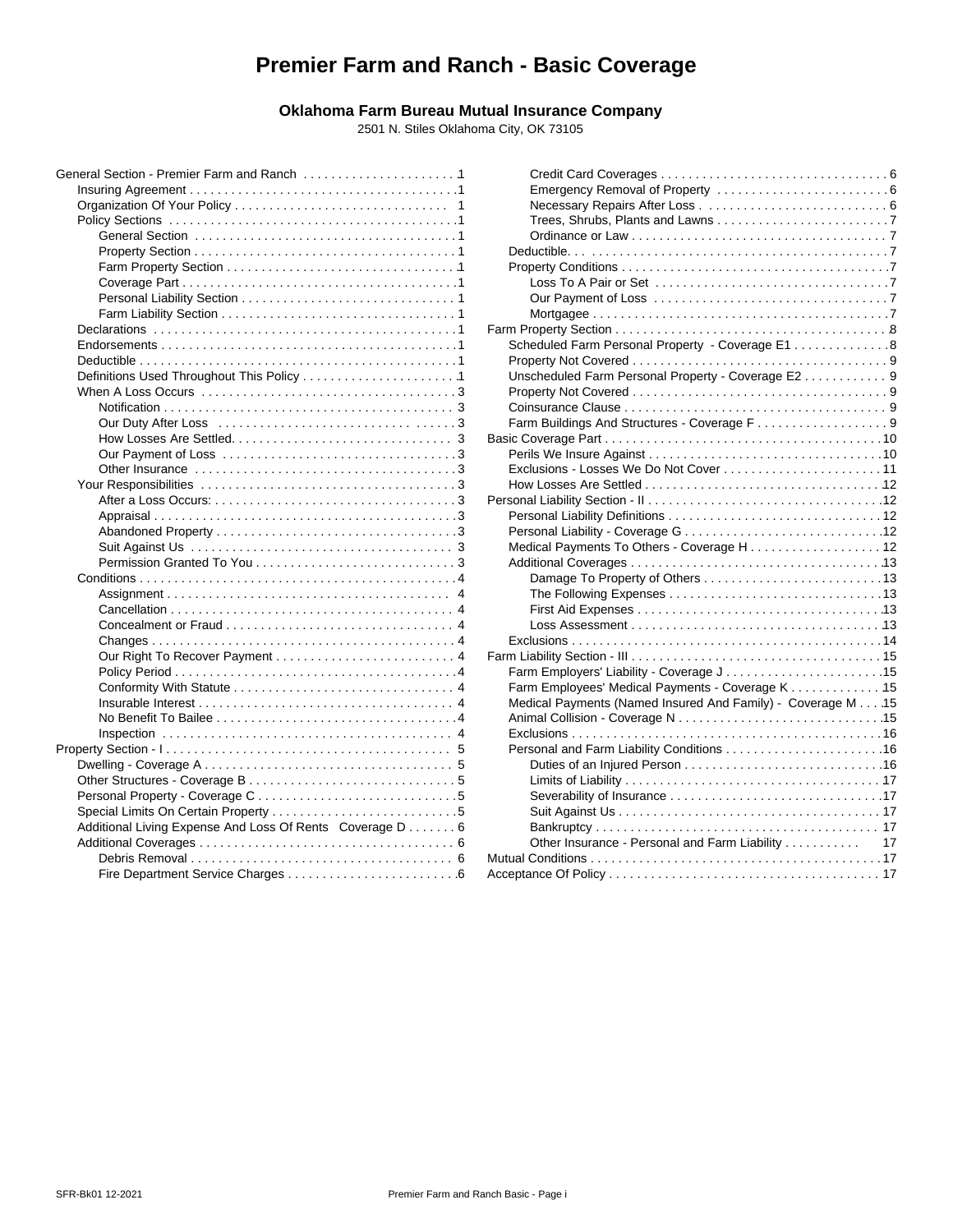## **General Section - Premier Farm and Ranch Deductible**

This policy contains all of the coverages **you** selected in one package. It is tailored to meet **your** needs as they were represented to **us** on **your** application.

#### This section includes:

Insuring Agreement, Organization of **Your** Policy, Policy Sections, Declarations, Endorsements, Definitions, When a Loss Occurs, **Your** Responsibilities, Conditions, Mutual Conditions and Acceptance of Policy.

#### **Insuring Agreement**

**We** agree with **you**, in return for **your** prepaid premium payment, to provide insurance subject to all the terms of this policy. The coverages provided, the limits of **our** liability and the premiums are shown on the Declarations page of this policy.

#### **Organization Of Your Policy**

This policy is organized into sections for each part of the policy **you** chose. The Declarations page tells **you** what coverage **you** have at any particular time.

## **Policy Sections**

## **General Section**

This section contains general information about **your** policy. It includes provisions which apply to the entire policy, including any endorsements. Provisions in the **General Section** apply to all the sections and parts included in this policy. Additional provisions that are  $P_{\rm b}$  The specific to only certain coverages are located in the  $\frac{m}{\text{under}}$ sections and coverage parts to which they apply.

#### **Property Section**

This section contains the provisions which insure **your** home, farm property and/or personal property.

#### **Farm Property Section**

This section describes the optional property coverages provided for **your farming** operations which take place on the **insured premises**.

#### **Coverage Part**

The Coverage Part **you** selected includes the provisions which show the property coverage **you** chose, as shown on the Declarations page.

#### **Personal Liability Section**

This section contains the liability and medical coverage parts to protect you from the potential liability exposures created by the occupancy or use of **your** insured property and **your** personal activities.

#### **Farm Liability Section**

This section describes the optional liability coverages provided for **your farming** operations which take place on the **insured premises**.

#### **Declarations**

The Declarations page at the beginning of **your** policy is part of **your** insurance contract. It lists or declares the property and liability exposures **we** agreed to insure. The Declarations page provides specific information about each coverage including deductibles, covered perils, and the amounts of coverage provided for each exposure.

#### **Endorsements**

The Declarations page may also list one or more endorsements or amendments which expand or reduce **your** coverage. The endorsements allow **us** to tailor **your** policy more closely to **your** specific needs.

- 1. For each **occurrence**, one deductible amount, as shown on the Declarations Page, will be deducted from the amount paid for the loss. The Loss by Windstorm/Hail deductible amount shown on the Declarations Page will be deducted from the amount paid for loss caused by windstorm or hail, and the All Other Property Losses deductible amount shown on the Declarations Page will be deducted from the amount paid for loss caused by anything other than windstorm or hail.
- 2. For loss caused by windstorm or hail, which includes property damage covered under **Scheduled Farm Personal Property - Coverage E1**, **Unscheduled Farm Personal Property - Coverage E2**, or **Farm Building and Structures - Coverage F**, but does not include **property damage** covered under **Dwelling - Coverage A**, the amount of the deductible will not exceed the All Other Property Losses deductible amount shown on the Declarations Page. However, the Losses By Windstorm/Hail deductible shown on the Declarations Page will be applied if the **Dwelling - Coverage A** limit shown on the Declarations Page is less than:
	- a. The coverage limit shown on the Declarations Page for any item of the loss covered under **Scheduled Farm Personal Property- Coverage E1**;
	- b. The total actual cash value of all items of the loss under **Unscheduled Farm Personal Property - Coverage E2**; or
	- The coverage limit shown on the Declarations Page for any item of the loss covered under**Farm Buildings and Structures- Coverage F**.
- 3. If multiple coverages with different deductible amounts are available as the result of a single **occurrence**, the highest deductible amount will be subtracted from the amount paid for the loss.

#### **Definitions Used Throughout This Policy**

The terms defined below appear in bold type throughout this policy.

- 1. "**You**" and "**your**" mean the Policyholder named on the Declarations page. If the Policyholder shown on the Declarations Page is a person, then "**you**" and "**your**" include, if living in the same household with the Policyholder:
	- a. the spouse of the Policyholder;
	- b. a party to a civil union with the Policyholder; or
	- a person in a legal relationship with the Policyholder, which relationship is substantially similar to that between spouses or those with a civil union.
- 2. "**We**", "**us**" and "**our**" mean the Oklahoma Farm Bureau Mutual Insurance Company.
- 3. "**Bodily injury**" means bodily injury, sickness or disease, and includes care, loss of services and resulting death.

#### 4. "**Business**" means:

- a. any full or part time trade, profession or occupation; and
- b. the rental or holding for rental of any premises by an **insured person**.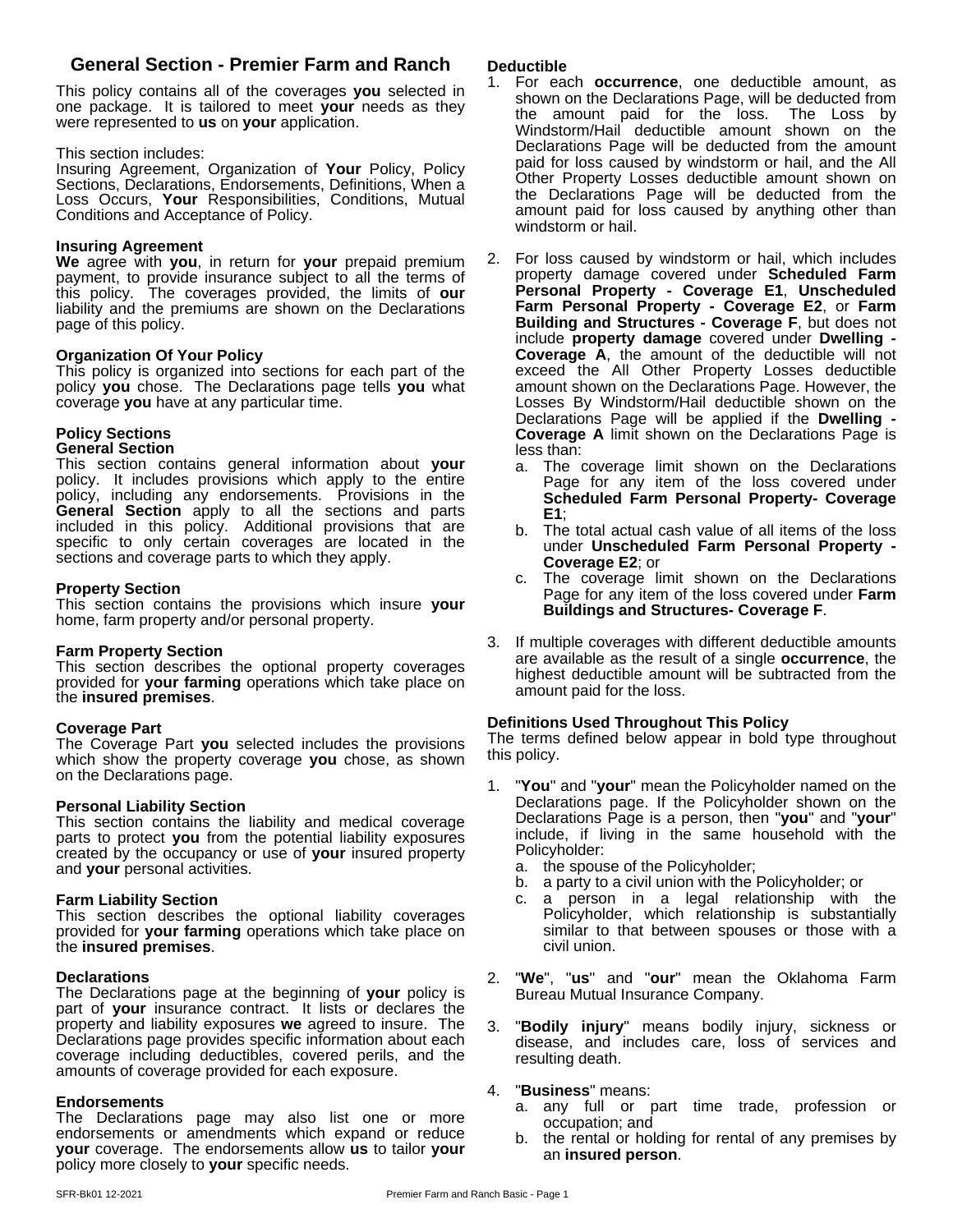But "**Business**" does not mean:

- c. **farming**;
- d. occasional rental or holding for rental of the **residence premises** for use as a dwelling;
- e. rental or holding for rental of part of the **residence premises** for use as a dwelling, unless the rental is to three or more roomers or boarders; or
- f. rental or holding for rental of part of the **residence premises** as a private garage, office, school or studio.

#### 5. "**Cannabis**" means:

- a. any product that consists of or contains any amount of Tetrahydrocannabinol (THC) or any other cannabinoid, regardless of whether any such THC or cannabinoid is natural or synthetic.
- b. paragraph 5.a. above includes, but is not limited to, any of the following containing such THC or cannabinoid:
	- (1) any plant of the genus Cannabis L., or any part of that plant, such as seeds, stems, flowers, stalks and roots; or
	- (2) any compound, byproduct, extract, derivative, mixture or combination, such as:
		- (a) resin, oil or wax;
		- (b) hash or hemp; or
		- (c) infused liquid or edible cannabis;

whether or not derived from any plant or part of any plant described in Paragraph 5.b.(1).

- 6. "**Custom Farming**" means **farming** operations performed by the **insured person** or a **farm employee** on farm premises not owned, leased or rented by the **insured person. "Custom Farming"** does not mean c. the p **farming** operations performed by the **insured person** or a **farm employee** as part of an exchange labor agreement.
- 7. "**Custom Hired Labor**" means the duties of a **farm employee** performed on behalf of the **insured person** on farm premises not owned, leased or rented by the **insured person**.
- 8. "**Cyber Event**" means:
	- a. Unauthorized access to or use of or any unauthorized attempt to access or use any computer system, network, electronic device, or electronic data.
	- b. The introduction of any malicious code, virus, worm, spyware, malware, or any other harmful computer code which is used or designed to access, collect, encrypt, steal, destroy, alter, retrieve, disrupt, exploit or otherwise harm or perpetuate a fraud upon any computer system, network, electronic device, or electronic data.
	- c. Any denial of service attack, threat, or demand for any type of payment, which involves a malicious or otherwise harmful restriction of access to, disablement of, impairment of, or disruption of the normal use, functioning or operation of any computer system, network, electronic device, or electronic data.
- 9. "**Day**" means one **insured person** or one **farm employee** working one day.
- 10. "**Farm employee**" means an employee of an **insured person** whose duties are in connection with **farming** operations of an **insured person**. It does not mean a person working for an **insured person** or under an **insured person's** direction through an exchange labor agreement. It does not mean a **residence employee** or an employee while engaged in an **insured person's business**.
- 11. "**Farming**" means the ownership, maintenance or use of premises for the production of crops or the raising or care of livestock, including all necessary operations. "**Farming**" also includes operation of roadside stands kept mainly for the sale of the **insured person's** farm products.
- 12. "**Fungus**" means any type or form of fungus, including mold, mildew or bacteria, and any mycotoxins, spores, scents or by-products produced or released by fungi.

#### 13. "**Insured Person**" means:

- a. **you**;
- **your** relatives residing in **your** household; and
- c. any other person under the age of 21 residing in **your** household, who is in **your** care or the care of a resident relative.

#### 14. "**Insured Premises**" means:

- a. the farm premisesand **residence premises** which is described on the Declarations page;
- b. any other premises acquired by **you** during the term of this policy which **you** intend to use as a **residence premises**;
- c. the part of any other premises where **you** reside and which is shown on the Declarations page;
- d. any part of a premises not owned by an **insured person** where the **insured person** may be temporarily residing or which an **insured person** may occasionally rent for non-**business** purposes;
- e. vacant land owned by or rented to an **insured person**;
- f. cemetery plots or burial vaults owned by an **insured person**;
- g. land on which a single or two family residence is being built for an **insured person**, if the land is owned by or rented to the **insured person**; and
- h. any structures or grounds used by **you** in connection with **your residence premises**.
- 15. "**Occurrence**" means an accident, including continuous or repeated exposure to conditions, which results in **bodily injury** or **property damage**. All **bodily injury** and **property damage** resulting from a common cause shall be considered the result of one **occurrence**.
- 16. "**Property Damage**" means physical injury to or destruction of tangible property, including loss of its use.
- 17. "**Regular Hired Labor**" means the duties of a **farm employee** on the i**nsured premises**.
- 18. "**Residence Employee**" means an employee of an **insured person** whose duties are in connection with the maintenance or use of the **residence premises**. It does not mean a **farm employee** or an employee while engaged in an **insured person's business**.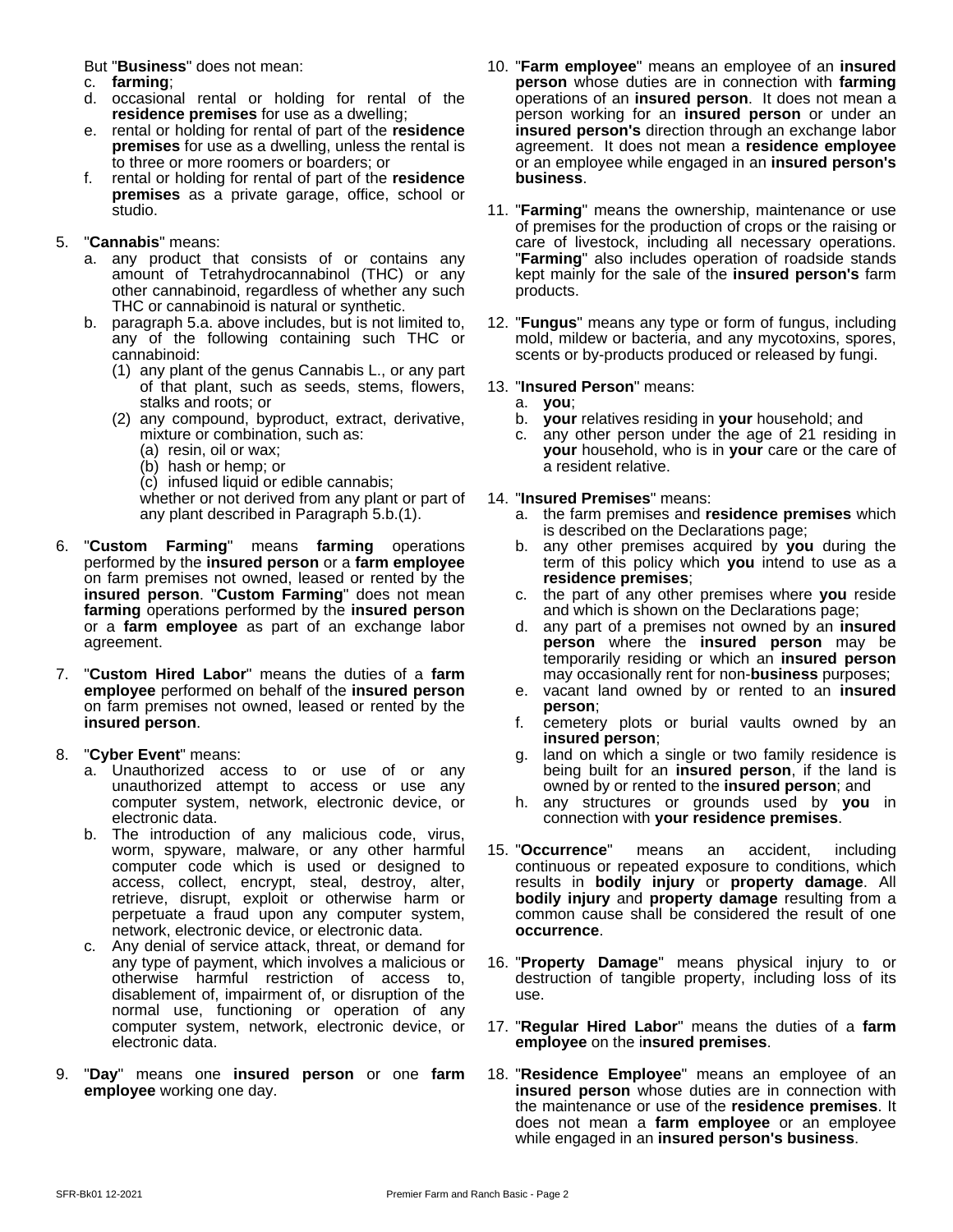- 19. "**Residence Premises**" means the one or two family dwelling where **you** reside, including the building, the grounds adjacent to the dwelling not used for **farming**, and other structures on the grounds. The "**residence premises**" is described on the Declarations page.
- 20. "**Trailer**" means a vehicle designed to be pulled by a:
	- a. private passenger auto; and
	- b. pickup, truck or van.

It also means a farm wagon or farm implement while being towed by, connected to or carried on **your** land motor vehicle.

#### **When A Loss Occurs**

#### **1. Notification**

If a covered loss occurs, the **insured person** must give **us** immediate written notice, including:

- a. **your** name and policy number;
- b. the time, place and circumstances of the accident, **occurrence** or loss; and
- c. the names and addresses of injured persons and witnesses.

In case of theft, also notify the police. In case of loss under Credit Card, Charge Plate, Fund Transfer Card and Check Forgery Coverages, also notify the issuer of card or plate or the bank.

#### **2. Our Duty After Loss**

Within 45 days after receipt of a proof of loss, **we** will submit to **you** a written offer of settlement or a rejection of **your** claim.

#### **3. How Losses Are Settled**

Loss settlement is determined by the particular covered perils **you** chose, which are included in the Coverage Part attached to this policy.

#### **4. Our Payment of Loss**

**We** will adjust any loss with **you**, and pay **you** unless another payee is named on the Declarations page.**We** will pay within 60 days after **we** receive **your** proof of loss and the amount of loss is finally determined by agreement between **you** and **us**, a court judgment or an appraisal award.

#### **5. Other Insurance**

If both this and other insurance apply to a loss, this policy is excess to such other insurance.

#### **Your Responsibilities**

#### **1. After a Loss Occurs:**

- a. protect the property from further damage, making necessary and reasonable repairs to protect the property, and keeping records of the cost of repairs;
- b. make a list of all damaged or destroyed property, showing in detail, quantities, costs, actual cash value and amount of loss claimed;
- c. send to **us**, within 60 days after loss, the above list and a proof of loss signed and sworn to by the **insured person**, including:
	- (1) the information reported in **When A Loss Occurs, 1. Notification** above;
	- (2) the interest of **insured persons** and all others in the property;
	- (3) all encumbrances on the property;
	- (4) other policies covering the loss;
	- (5) changes in title, use, occupancy or possession of the property; and
	- (6) if required, any plans and specifications of the damaged buildings or fixtures;
- d. exhibit the damaged property to **us** and **our** representatives, as often as may be reasonably required;
- e. submit to statements and examinations, while not in the presence of any other **insured person**, under oath by any person named by **us** and sign the transcript of the examinations;
- f. produce for examination, with permission to copy, all books of account, bills, invoices, receipts and other vouchers as **we** may reasonably require;
- g. produce receipts for any increased costs to maintain **your** standard of living while **you** reside elsewhere, and records pertaining to any loss of rental income;
- h. send **us** promptly any legal papers received relating to any claims or suit; and
- i. cooperate with **us** and assist **us** in any matter relating to a claim or suit.

#### 2. **Appraisal**

If **you** and **we** fail to agree on the amount of loss, either party may make written demand for an appraisal. Each party will select an appraiser and notify the other of the appraiser's identity within 20 days after the demand is received. The appraisers will select a competent and impartial umpire. If the appraisers are unable to agree upon an umpire within 15 days, **you** or **we** can ask a judge of a court of record in the county where the **residence premises** is located to select an umpire.

The appraisers shall then appraise the loss, stating separately the loss to each item. If the appraisers submit a written report of an agreement to **us**, the amount agreed upon shall be the amount of loss. If they cannot agree, they will submit their differences to the umpire. A written award by two will determine the amount of loss.

Each party will pay the appraiser it chooses, and equally pay expenses for the umpire and all other expenses of the appraisal.

#### **3. Abandoned Property**

**We** are not obliged to accept abandoned property.

#### **4. Suit Against Us**

**We** may not be sued unless there is full compliance with all the terms of this policy. Suit must be brought within one year after the loss or damage occurs.

#### **5. Permission Granted To You**

**You** may make alterations, additions and repairs to **your** building and complete structures under construction. The **residence premises** may be vacant or unoccupied without limit of time, except where this policy specifies otherwise.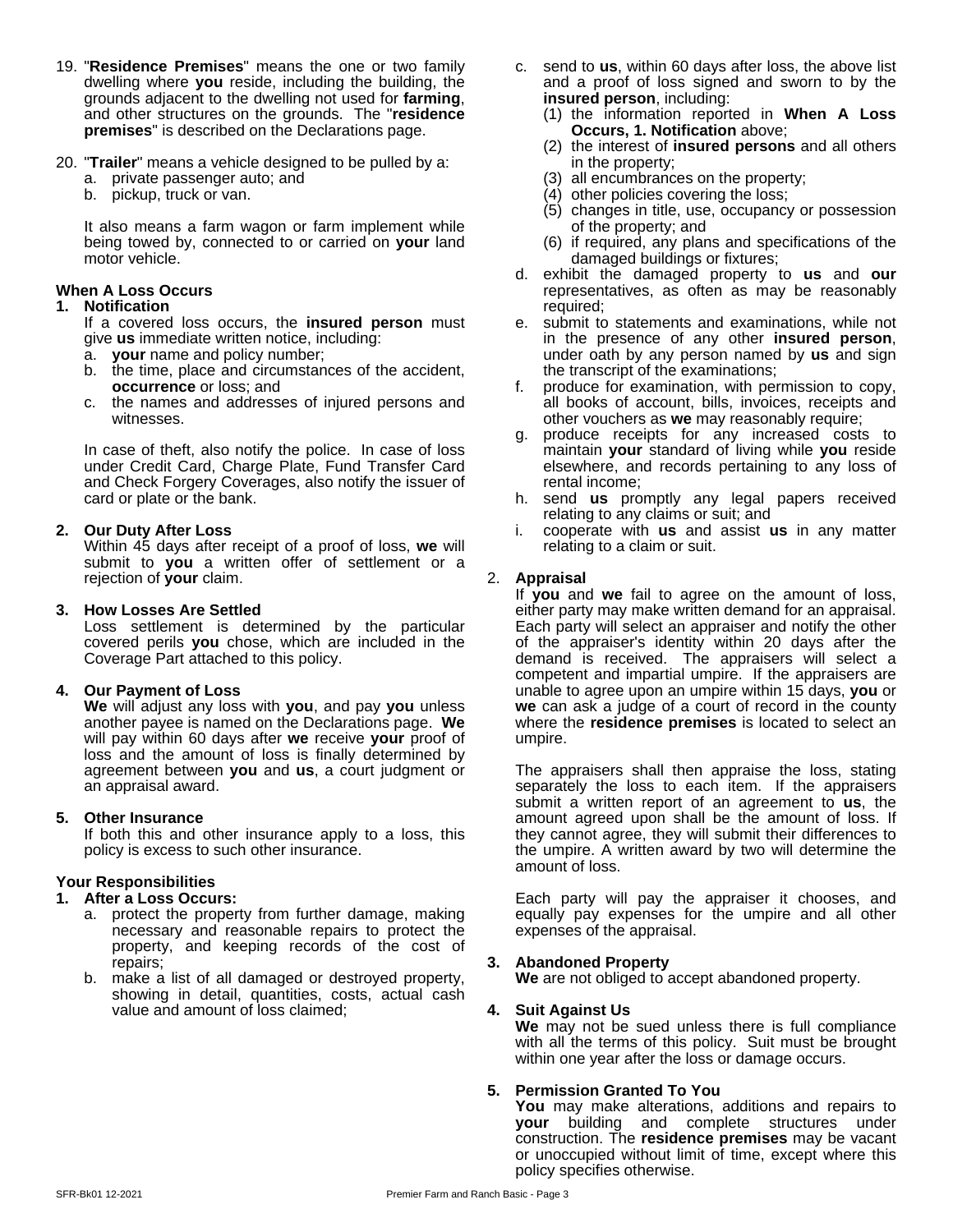#### **Conditions**

#### **1. Assignment**

Interest in this policy may not be transferred without **our** written consent. But, if the Policyholder named on the Declarations page or the spouse of the Policyholder residing in the same household dies, the policy will cover:

- a. any surviving member of the deceased's household who was covered under this policy at the time of death, but only while a resident of the **insured premises**;
- b. the legal representative of the deceased person while acting within that capacity; and
- c. any person having proper custody of insured property until a legal representative is appointed.

#### **2. Cancellation**

- a. **You** may cancel this policy at any time by returning it to **us** or by notifying **us** in writing of the date cancellation is to take effect.
- b. **We** may cancel this policy only for the reasons stated in this Condition by notifying **you** in writing of the date cancellation takes effect.

This cancellation notice may be delivered to **you** or mailed to **you** at **your** mailing address shown on the Declarations page. Proof of mailing shall be sufficient proof of notice.

- (1) When **you** have not paid the premium, whether payable to **us** by cash or under any finance or credit plan, **we** may cancel at any time by notifying **you** at least 10 days before the date cancellation takes effect.
- (2) When this policy has been in effect for less than 45 business days and is not a renewal with **us**, we may cancel for any reason by notifying **you** at least 10 days before the date cancellation takes effect.
- (3) When this policy has been in effect for 45 business days or more, or at any time if it is a renewal with **us**, **we** may cancel if there has been a material misrepresentation of fact which, if known to **us**, would have caused **us** not to issue the policy or if the risk has changed substantially since the policy was issued. This can be done by notifying **you** at least 30 days before the date cancellation takes effect.
- (4) When this policy is written for a period longer than one year, **we** may cancel for any reason at anniversary by notifying **you** at least 30 days before the date cancellation takes effect.
- c. When this policy is canceled, the premium for the period from the date of cancellation to the expiration date will be refunded. When **you** request cancellation, the return premium will be based on **our** short rate table. When **we** cancel, the return premium will be pro rata.
- d. If the return premium is not refunded with the notice of cancellation or when this policy is 9. notice of cancellation or when this policy is returned to **us**, **we** will refund the premium within a reasonable time after the date cancellation takes effect.

### **3. Concealment or Fraud**

- a. SECTION 3613.1 OF TITLE 36 OF THE<br>OKLAHOMA STATUTES: "WARNING: ANY OKLAHOMA STATUTES: **"WARNING: ANY PERSON WHO KNOWINGLY, AND WITH INTENT TO INJURE, DEFRAUD OR DECEIVE ANY INSURER, MAKES ANY CLAIM FOR THE PROCEEDS OF AN INSURANCE POLICY CONTAINING ANY FALSE, INCOMPLETE OR MISLEADING INFORMATION IS GUILTY OF A FELONY."**
- b. This entire policy is voidable if an **insured person** has intentionally concealed or misrepresented any material fact or circumstance relating to this insurance, or acted fraudulently or made false statements relating to this insurance.

#### **4. Changes**

This policy and the Declarations page include all the agreements between **you** and **us** relating to this insurance. No change or waiver may be effected in this policy except by endorsement issued by **us**. If a premium adjustment is necessary, **we** will make the adjustment as of the effective date of the change. If any coverage **you** have under this policy is broadened without charge during the policy period, this policy will automatically provide the broadened coverage when effective.

#### **5. Our Right To Recover Payment**

After making payment under this policy, **we** will have the right to recover to the extent of **our** payment from anyone held responsible. This right will not apply under the **Property Section** if **you** have waived it in writing prior to loss. The **insured person** will do whatever is required to transfer this right to **us**.

This condition does not apply under the **Personal Liability Section** to **Coverage H - Medical Payments To Others** or **Additional Coverages - Personal Liability Damage To Property of Others**.

#### **6. Policy Period**

This policy applies to losses, **bodily injury** or **property damage** which occur during the policy period. It may be renewed for successive policy periods if the required premium is paid and accepted by us on or before the expiration of the current policy period. The premium will be computed at **our** then current rate for coverage then offered.

#### **7. Conformity With Statute**

Should any terms of this policy be in conflict with the statutes of Oklahoma, the terms are amended to conform with such statutes.

#### **8. Insurable Interest**

**We** will not pay more than the insurable interest an **insured person** has in the covered property at the time of loss.

#### **9. No Benefit To Bailee**

This insurance will not, in any way, benefit any person or organization who may be caring for or handling property for a fee.

#### **10. Inspection**

**We** shall be permitted at all reasonable times during the policy period, to inspect the plants, works, machinery and appliances covered by this policy.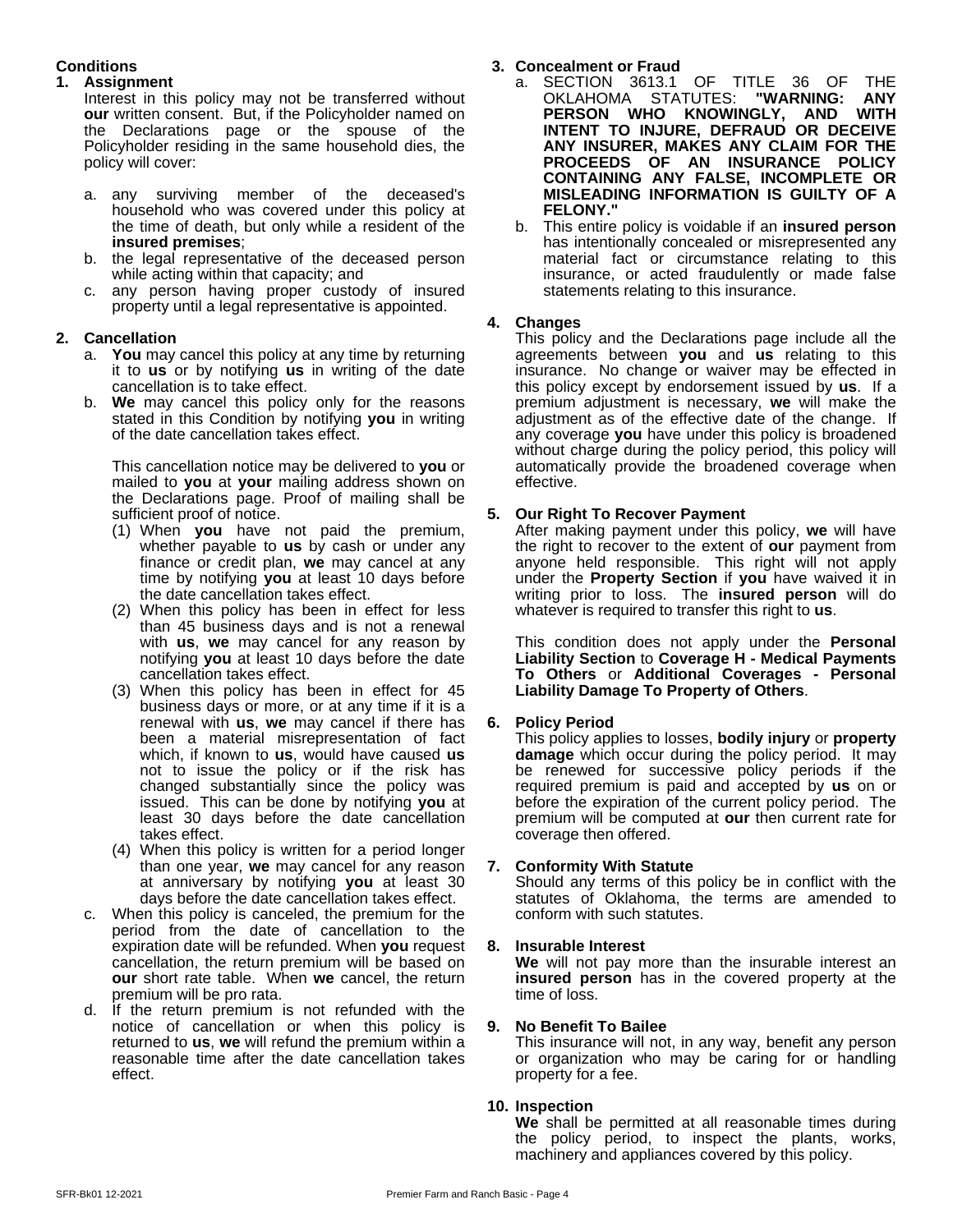This Section, combined with the **General Section**, the **Farm Property Section** and the **Coverage Part**, provides the property coverage **you** selected, as identified on the Declarations page.

This Section includes:

Dwelling - Coverage A, Other Structures - Coverage B, Personal Property - Coverage C, Exclusions, Special Limits on Certain Property, Additional Living Expenses and Loss of Rents - Coverage D, Additional Coverages, Deductible, and Property Conditions.

#### **Dwelling - Coverage A**

**We** cover:

- 1. **your** dwelling, including structures attached to it, at the **residence premises**. The dwelling must be used principally as a private residence; and
- 2. construction material at the **residence premises** for use in connection with **your** dwelling.

#### **Other Structures - Coverage B**

**We** cover:

- 1. other structures at the **residence premises** which are within 100 feet of the dwelling insured under **Dwelling - Coverage A**, and
	- a. not attached to the dwelling, or
	- b. connected to the dwelling by only a utility line, fence or similar connection;
- 2. fences, driveways, sidewalks and other permanently installed outdoor fixtures at the **residence premises** that are within 100 feet of the dwelling insured under **Dwelling - Coverage A**; and
- 3. construction material at the **residence premises** for use in connection with the other structures listed in 1 above.

**We** do not cover loss to structures used to any extent for **business** or **farming** purposes.

#### **Personal Property - Coverage C**

**We** cover personal property owned or used by an **insured person** anywhere in the world. Any personal property, which is usually at a residence other than the **residence premises**, is covered for up to 10% of the **Personal Property - Coverage C** limit, but not less than \$1,000. This limitation does not apply to personal property in a newly acquired principal residence for the first 30 days after **you** begin to move there.

If **you** ask **us**, **we** will cover personal property owned by others while it is on the part of the **residence premises** occupied by an **insured person**. Also, if **you** ask **us**, **we** will cover personal property of a houseguest or **residence employee** in any residence of an **insured person**.

#### **We** do not cover:

- 1. farm personal property;
- 2. animals, birds or fish;
- 3. land motor vehicles and their parts, equipment and accessories. **We** do provide coverage if the land motor vehicle is not subject to motor vehicle registration and it is used exclusively to service the **residence premises**;
- 4. all-terrain vehicles (ATV's), utility vehicles (UTV's), recreational off-road vehicles, or vehicles with less than 4 wheels, and their parts, equipment and accessories;
- 5. aircraft and their tires, parts, equipment and accessories;
- **Property Section I** 6. property of roomers and boarders not related to an **insured person**, or property of tenants;
	- property rented or held for rental to others by an **insured person**, or property furnished to or held as furnishings for **farm employees**. But, **we** do cover that property while on the part of the **residence premises** used exclusively by an **insured person** or roomers and boarders;
	- 8. property in that part of the **residence premises** rented or held for rental to others (except roomers or boarders) by an **insured person**;
	- 9. radios, tape players and other devices for the recording, reproduction, receiving or transmitting of sound or pictures which may be operated by power from the electrical system of a land motorized vehicle while in or upon that vehicle. Accessories to these devices, including antennas, tapes and records are not covered while in or upon a land motorized vehicle;
	- 10. property specifically described and insured by this or any other insurance;
	- 11. farm operations records expenses;
	- 12. **cannabis**, or
	- 13. loss, damage, cost or expense directly or indirectly caused by, resulting from, or arising out of a **cyber event**. Such loss, damage, cost or expense is excluded regardless of any other cause or event that contributes concurrently or in any sequence to the loss.

#### **Special Limits on Certain Property**

Special limits apply to the following groups of personal property. These limits do not increase the amount of insurance under **Personal Property - Coverage C**. The limit of insurance for each group is the maximum **we** will pay for any one **occurrence** for all property included in the group.

#### **Limit of Insurance Personal Property Group**

- 1. \$200 Money, bank notes, bullion, coins and medals and other numismatic property, and precious metals including platinum, gold and silver, but not goldware or silverware.
- 2. \$1,000 Securities, accounts, deeds, evidence of debt, letters of credit, notes other than bank notes, passports, manuscripts, tickets, stamps and other philatelic property.
- 3. \$1,000 Cemetery markers, headstones and urns.
- 4. \$1,000 Watercraft, including their **trailers**, furnishings, equipment and outboard motors.
- 5. \$1,000 **Trailers** not used to tow watercraft.
- 6. \$1,000 Theft of jewelry, watches, precious and semiprecious stones and furs, including any article containing fur which represents its principal value.
- 7. \$2,000 Theft of guns.
- 8. \$2,500 Theft of silverware, goldware and pewterware.
- 9. \$5,000 Electronic data processing equipment and the recording or storage media used with that equipment, whether or not it is **business** property, while used principally on the **residence premises**.
- Property used or intended for use in a **business**, not including electronic data processing equipment or the recording or storage media used with that equipment.
- 11. \$10,000Land motorized vehicles.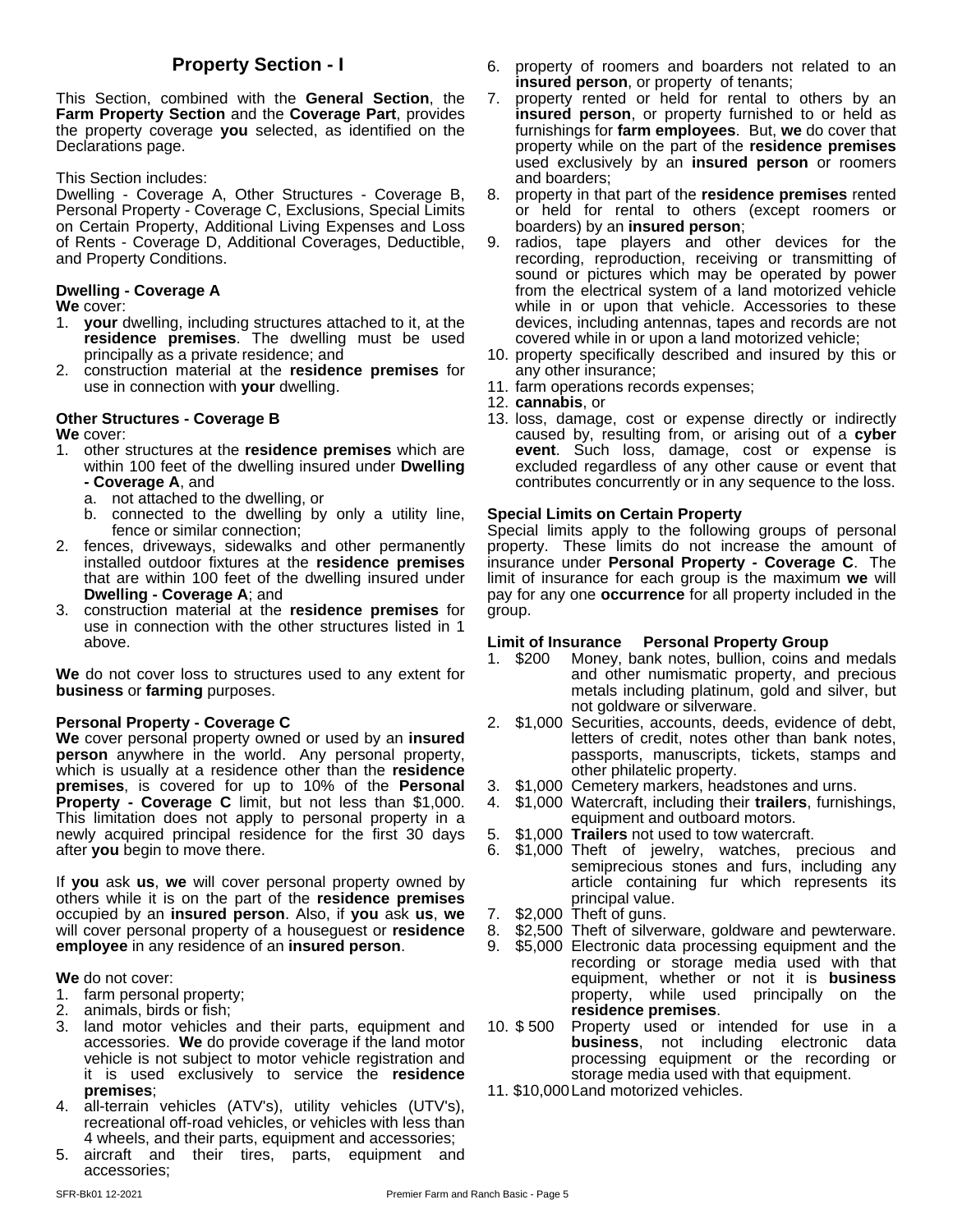#### **Additional Living Expense and Loss Of Rents - Coverage D**

If a covered loss makes **your residence premises** uninhabitable, **we** will pay, at **your** option either:

- 1. the reasonable increase in **your** living expenses necessary to maintain **your** normal standard of living while **you** live elsewhere; or
- 2. the fair rental value of the part of the **residence premises** where **you** reside, less any charges and expenses which do not continue while the **residence premises** is uninhabitable.

**We** will pay for the shortest time needed:

- 1. to repair or replace the damaged property; or
- 2. for **you** to permanently relocate.

**We** will also pay for **your** loss of normal rents resulting from a covered loss while the rented part of a **residence premises** is uninhabitable, less charges and expenses which do not continue during that time. **We** will pay this loss of normal rents only for the shortest time needed to make the rented part habitable.

If damage caused by a peril we insure against occurs at a neighboring premises, **we** will pay reasonable additional living expenses and loss of normal rents for up to two weeks should civil authorities prohibit occupancy of the **residence premises**.

These periods of time will not be shortened by the expiration of this policy.

**We** will not pay for loss or expense due to the cancellation of a lease or agreement.

No deductible will apply to these coverages.

#### **Additional Coverages**

#### **1. Debris Removal**

**We** will pay reasonable expenses **you** incur to remove debris of covered property following a loss from a peril **we** insure against.

If the cost to repair or replace that property, plus the cost of its debris removal, is more than the applicable limit of liability for the property, **we** will pay up to an additional 5% of the limit of liability shown on the Declarations page for the property.

**We** will also pay up to \$500 in the aggregate for any one loss for reasonable expenses incurred by **you** in removing any fallen trees from the **residence premises** if:

- a. the trees damage covered property within 100 feet of the dwelling insured under**Dwelling - Coverage A**;
- b. the falling of the trees is caused by any peril **we** insure against; and
- c. this coverage is not provided elsewhere in this policy.

#### **2. Fire Department Service Charges**

**We** will pay up to \$500 for **your** liability under an agreement for service charges made by a fire department when called to protect **your** covered property from a peril **we** insure against.

Payments are in addition to the amount of insurance applying to the loss.

No deductible applies to this coverage.

#### **3.Credit Card, Charge Plate, Fund Transfer Card, Check Forgery and Counterfeit Money Coverages a. Credit Card, Charge Plate and Fund Transfer**

**Card Coverage** If an **insured person** is legally required to pay for the unauthorized use of a credit card or charge plate issued to the **insured person**, **we** will cover the loss.

**We** will also pay for loss which results from unauthorized use of a fund transfer card issued to an **insured person**. A fund transfer card is one used for deposit, withdrawal or transfer of funds.

But **we** will not cover use of the credit card, charge plate or fund transfer card by a resident of **your** household. **We** also will not cover use by someone to whom an **insured person** has given the card or plate. **We** will not cover any use unless the **insured person** has met all the terms under which the card or plate was issued.

#### **b. Check Forgery Coverage**

**We** coverloss to an **insured person** caused by forgery or alteration of a check. This includes all negotiable instruments.

#### **c. Counterfeit Money Coverage**

**We** coverloss sustained by an **insured person** through acceptance in good faith of counterfeit United States or Canadian paper currency.

**We** will not pay more than \$1,000 for any one **occurrence** involving one or more of these coverages.

**We** do not cover any loss that arises from **business** pursuits or dishonesty of the **insured person**.

No deductible applies to these coverages.

If a claim is made or suit is brought against the **insured person** for liability under the Credit Card, Charge Plate or Fund Transfer Card Coverage, **we** will defend the **insured person**. **We** will use **our** lawyers and bear the expense.

**We** may at **our** option and at **our** expense, defend the **insured person** or that person's bank against a suit to enforce payment under the Check Forgery Coverage.

**We** may investigate any claim or settle any suit as **we** think appropriate. **We** will not defend after **we** have paid an amount equal to the limit of **our** liability.

#### **4. Emergency Removal of Property**

**We** will pay for property damaged in any way being removed or while removed from a premises because of danger from a peril **we** insure against.

Coverage is limited to a 30 day period from date of removal. Payments will not increase the amount of insurance applying to the covered property.

#### **5. Necessary Repairs After Loss**

**We** will pay the reasonable cost of necessary repairs made solely to protect covered property from additional damage following a loss from a peril **we** insure against. Payments will not increase the amount of insurance applying to the covered property.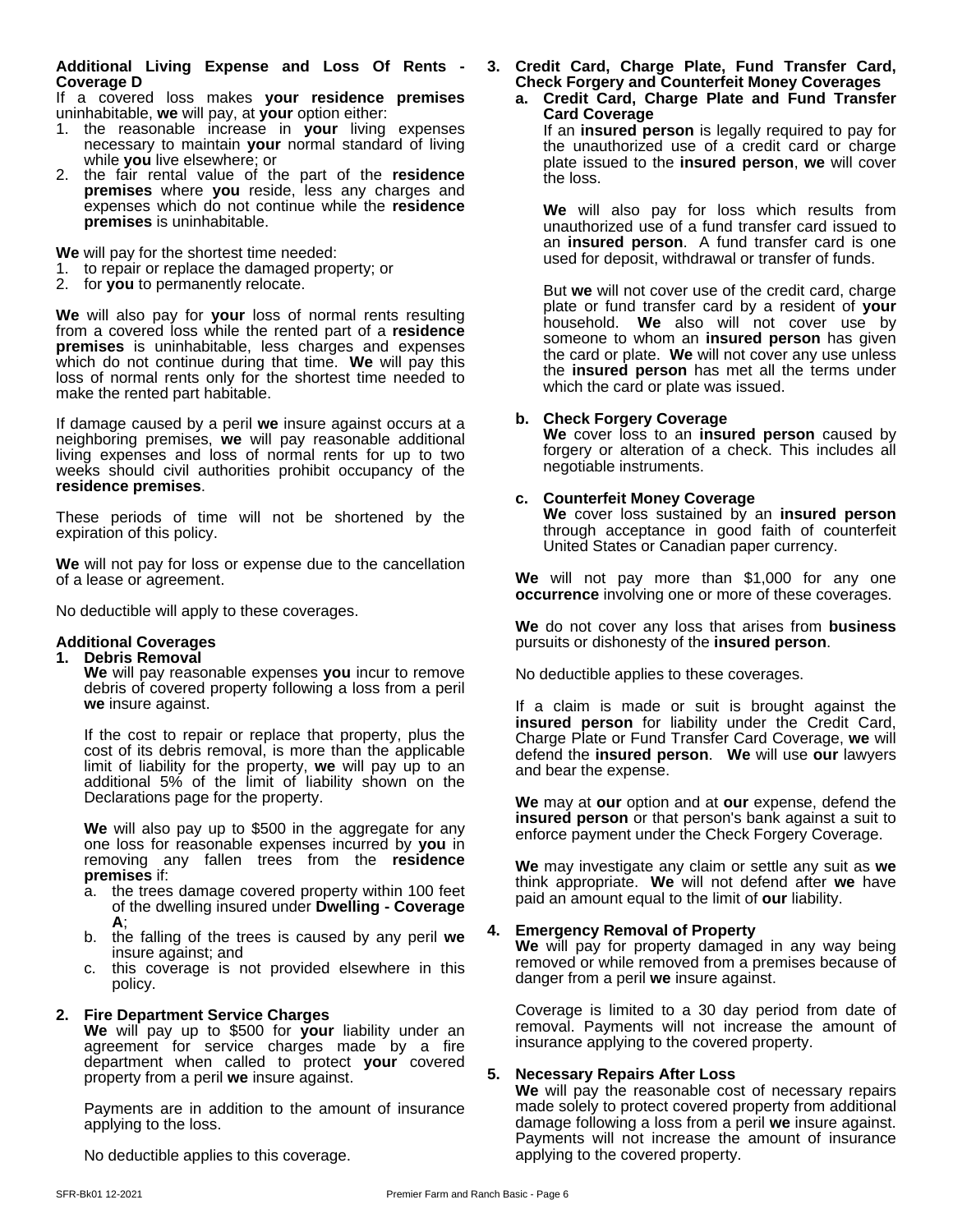#### **6. Trees, Shrubs, Plants and Lawns**

**We** will pay up to 5% of the **Coverage A - Dwelling** limit of liability shown on the Declarations page, for  $P^{\epsilon}$ loss at the **residence premises** to trees, shrubs, plants, and lawns.

Coverage applies to loss caused by the following perils **we** insure against: Fire or Lightning, Explosion, Riot or Civil Commotion, Aircraft, Vehicles not owned or allow operated by an occupant of the **residence premises**, Vandalism or Malicious Mischief or Theft. Payments are in addition to the amount of insurance applying to Dwelling Coverage.

#### **We** will not pay for:

- a. more than \$500 on any one tree, shrub or plant;
- b. trees, shrubs, plants or lawns grown for **business** or **farming** purposes; or
- c. trees, shrubs, plants or lawns located more than<br>100 feet from the dwelling insured under **Dwelling** 100 feet from the dwelling insured under**Dwelling - Coverage A**.

#### **7. Ordinance or Law**

- a. **We** will pay up to 10% of the **Coverage A – Dwelling** limit of liability shown on the Declarations page, for the total increased costs **you** incur because of the enforcement of any ordinance or law which requires or regulates:
	- (1) the construction, repair, or demolition of that part of a covered building or other structure damaged by a peril **we** insure against;
	- $(2)$  the construction, repair, or demolition of the  $1$ . undamaged part of a covered building or other structure, if that building or other structure must be totally demolished because of damage by a peril we insure against to another part of that covered building or other structure; and
	- (3) the demolition or replacement of the portion of the undamaged part of a covered building or other structure, necessary to complete the construction, repair, or demolition of that part of the covered building or other structure damaged by a peril **we** insure against.

#### b. **We** do not cover:

- (1) the loss in value to any covered building or other structure due to the requirements of any ordinance or law;
- (2) the costs to comply with any ordinance or law, which requires any **insured person** or others to test for, monitor, clean up, remove, contain, treat, detoxify, neutralize, or in any way respond to or assess the effects of, pollutants or contaminants; or
- (3) increased costs **you** incur due to any ordinance or law which goes into effect after a covered loss occurs.

#### **Deductible**

1. For each **occurrence**, one deductible amount, as shown on the Declarations Page, will be deducted from the amount paid for the loss. The Loss by Windstorm/Hail deductible amount shown on the Declarations Page will be deducted from the amount paid for loss caused by windstorm or hail, and the All by the lot any increase<br>Other Property Losses deductible amount shown on Other Property Losses deductible amount shown on the Declarations Page will be deducted from the amount paid for loss caused by anything other than windstorm or hail.

- 2. For loss caused by windstorm or hail, which includes **property damage** covered under **Scheduled Farm Personal Property - Coverage E1**, **Unscheduled Farm Personal Property - Coverage E2**, or **Farm Building and Structures - Coverage F**, but does not include **property damage** covered under **Dwelling - Coverage A**, the amount of the deductible will not exceed the All Other Property Losses deductible amount shown on the Declarations Page. However, the Losses By Windstorm/Hail deductible shown on the Declarations Page will be applied if the **Dwelling - Coverage A** limit shown on the Declarations Page is less than:
	- a. The coverage limit shown on the Declarations Page for any item of the loss covered under **Scheduled Farm Personal Property- Coverage E1**;
	- b. The total actual cash value of all items of the loss under **Unscheduled Farm Personal Property - Coverage E2**; or
	- The coverage limit shown on the Declarations Page for any item of the loss covered under Farm **Buildings and Structures- Coverage F**.
- If multiple coverages with different deductible amounts are available as the result of a single **occurrence**, the highest deductible amount will be subtracted from the amount paid for the loss.

#### **Property Conditions**

These Conditions are in addition to those shown in the **General Section**.

#### **1. Loss To A Pair or Set**

**We** may repair or replace any part of the pair or set to restore it to its value before the loss, or **we** may pay the difference between the actual cash value of the property before and after the loss.

#### **2. Our Payment of Loss**

**We** will adjust any loss with **you**, and pay **you** unless another payee is named on the Declarations page.**We** will pay within 60 days after **we** receive **your** proof of loss and the amount of loss is finally determined by agreement between **you** and **us**, a court judgment or an appraisalaward.

**3. Mortgagee**<br>A loss shall be payable to any mortgagee named in the Declarations, to the extent of their interests and in the order of precedence. Mortgagee includes a trustee under a trust deed or a contract seller under a land contract.

#### **Our Duties**

- **We** will: protect the mortgagee's interests in the insured building; and
- b. give the mortgagee 10 days notice before canceling this policy.

#### **Mortgagee's Duties**

The mortgagee will:

- a. furnish proof of loss within 60 days if the **insured person** fails to do so;
- b. pay upon demand any premium due if the **insured person** fails to do so;
- c. notify **us** of any change of ownership or occupancy or any increase in hazard of which the mortgagee
- d. give us the right of recovery against any party liable for loss; but giving **us** this right will not impair the right of the mortgagee to recover the full amount of the mortgagee's claim; and
- e. after a loss, permit **us** to satisfy the mortgagee requirement and receive full transfer of the mortgage.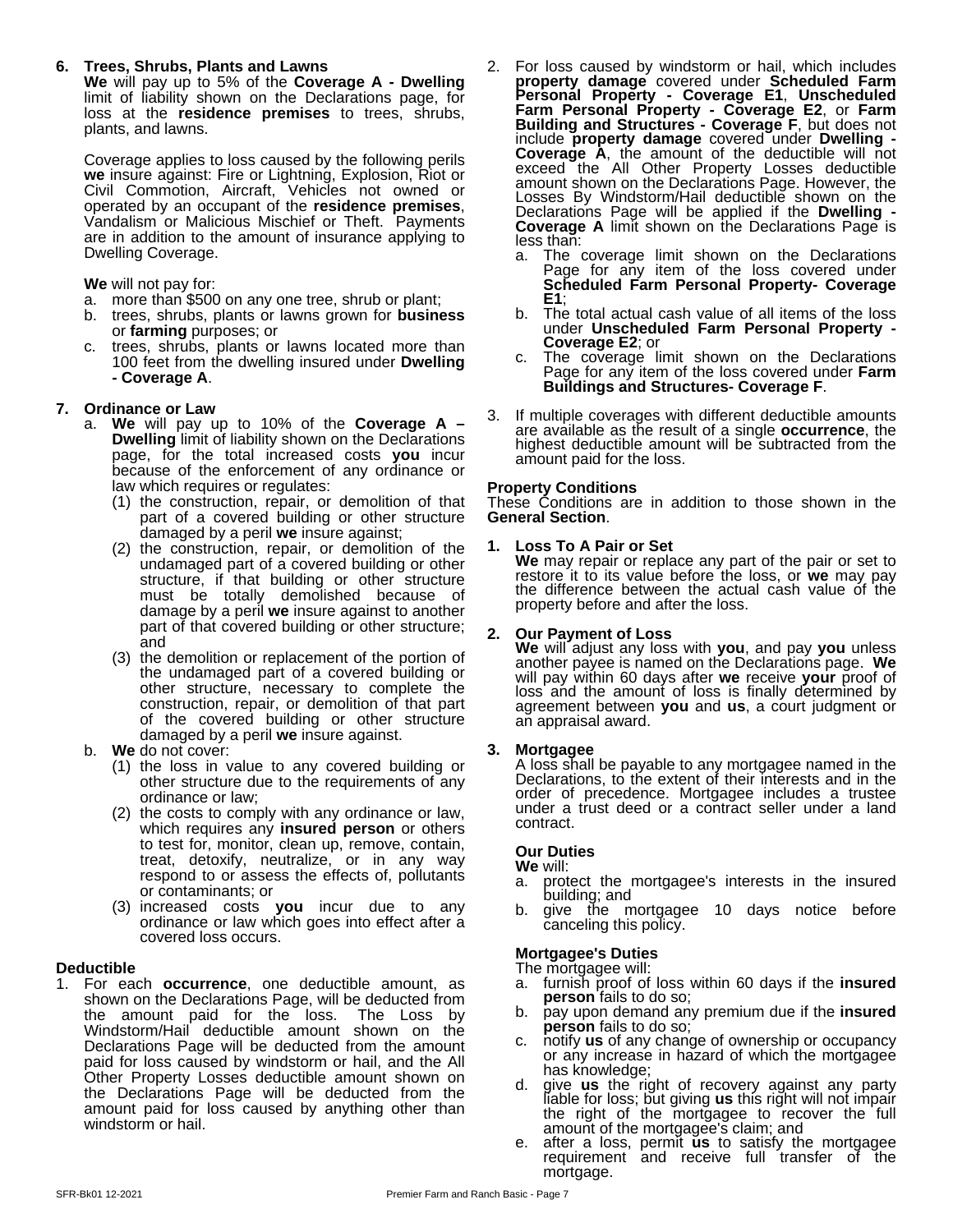This Section, combined with the **General Section**, the **Personal Property Section** and the Coverage Part, provides the property coverage **you** selected, as identified on the Declarations page.

This Section includes Scheduled Farm Personal Property - Coverage E1, Unscheduled Farm Personal Property - Coverage E2, Farm Buildings and Structures - Coverage F.

**Scheduled Farm Personal Property - Coverage E1 We** cover the following types of **Scheduled Farm Personal Property** for which an amount of insurance is shown on the Declarations Page:

**Grain**. **We** cover:

- 1. grain;
- 2. threshed seeds or beans;
- 3. silage;
- 4. ground feed; and
- 5. manufactured and compounded stock foods, if in buildings, structures, sacks, wagons or trucks. Grain in stacks, shocks, swaths or piles in the open is covered only against loss by fire. **We** do not cover grain under Government Loan.

**Hay in Buildings. We** cover hay, straw, and fodder, in buildings or structures.

**Hay in the Open. We** cover hay, straw, and fodder, in stacks, windrows, and bales, only while in the open, and only against loss by fire.

One stack means hay, straw, or fodder, in one area separated by a clear space of 100 feet or more from any other hay, straw, or fodder, in the open.

**You** may apply 10% of the amount of insurance set for grain, hay in buildings, and hay in the open, to cover grain, hay in buildings, and hay in the open, while away from the **insured premises** but within 100 miles of the **residence premises**. But **we** will not cover these items while:

- 1. stored or being processed in manufacturing plants, public elevators, warehouses, seed houses, or drying plants;
- 2. in transit by common carrier; or
- 3. in public sales barns and yards.

**Tools, Supplies and Equipment. We** cover tools, supplies and equipment used in operating the farm. **We** will pay no more than \$2,500 for any one item.

**We** do not cover:

- 1. property specifically described and insured by this or any other insurance;
- 2. brooders, fences, windmills and wind chargers and their towers;
- 3. land motorized vehicles and their parts, equipment and accessories;
- watercraft and their parts, equipment and accessories;
- 5. aircraft, and their tires, parts, equipment and accessories;
- 6. threshing machines, tractors, combines, corn pickers, hay balers, harvesters, peanut diggers, potato diggers and pickers, cotton pickers, crop driers, sawmill equipment, irrigation motors, pumps and equipment;
- 7. manufactured fuels and their containers;
- bulk milk tanks, bulk feed tanks, barn cleaner, pasteurizers, boilers or any permanent fixtures attached to or within a building; or
- 9. portable buildings and portable structures.

**Farm Property Section Specifically Insured Machinery**. Items of machinery, vehicles and equipment for which an amount of insurance is specifically set are covered within 100 miles of the **residence premises**.

> **We** do not cover land motor vehicles subject to motor vehicle registration and their parts, equipment and accessories.

> **We** do not cover all-terrain vehicles (ATV's), utility vehicles (UTV's), recreational off-road vehicles, or vehicles with less than 4 wheels, and their parts, equipment and accessories.

> We cover replacements for specifically insured machinery for no more than the smaller of:

- 1. the amount of insurance specified for the replaced item; or
- 2. actual cash value.

Within 30 days after acquiring the replacement, **you** must notify **us**, giving a full description and paying any additional premium. If this is not done, the amount of insurance for the replaced item applies.

**Newly Acquired or Borrowed Farm Machinery, Vehicles and Equipment.** If the Declarations Page lists scheduled items of farm machinery, vehicles or equipment for which an amount of insurance is specifically set and a premium charged under **Scheduled Farm Personal Property - Coverage E1**, **we** will cover newly acquired or borrowed farm machinery, vehicles or equipment. **We** will pay no more than \$20,000 for all newly acquired or borrowed farm machinery, vehicles and equipment.

Within 30 days of acquisition of any newly acquired farm machinery, vehicles and equipment, **you** must notify **us**, giving a full description and paying any additional premium. If this is not done, coverage for the newly acquired farm machinery, vehicles and equipment ceases.

**We** do not cover newly acquired or borrowed:

- 1. brooders, fences, windmills and wind chargers and their towers;
- 2. land motor vehicles subject to motor vehicle registration and their parts, equipment and accessories;
- 3. all-terrain vehicles (ATV's), utility vehicles (UTV's), recreational off-road vehicles, or vehicles with less than 4 wheels, and their parts, equipment and accessories;
- 4. watercraft and their parts, equipment and accessories;
- 5. aircraft, and their tires, parts, equipment and accessories;
- 6. threshing machines, crop driers and sawmill equipment;
- 7. manufactured fuels and their containers; or
- 8. replacements for farm machinery, vehicles and equipment specifically described.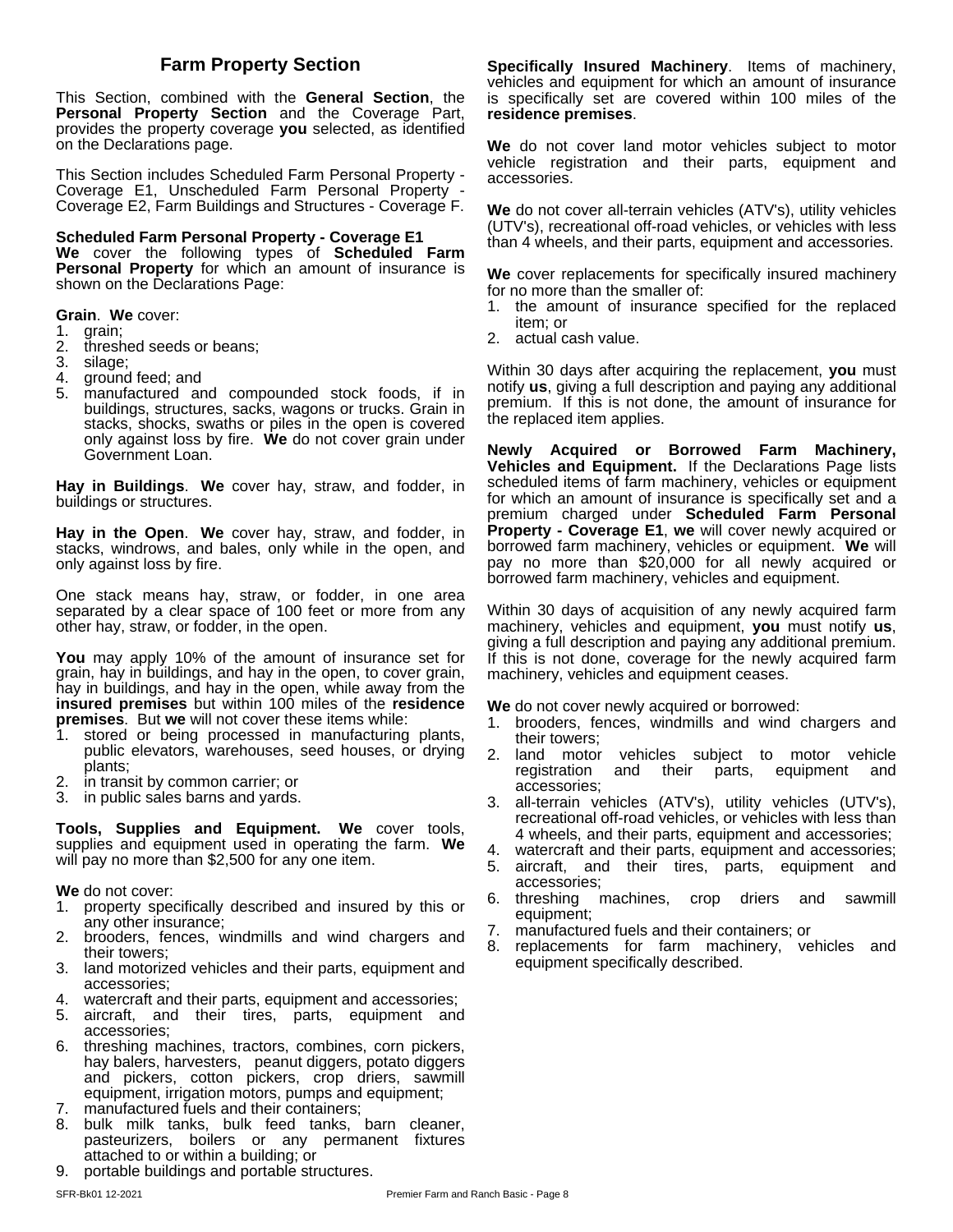**Livestock**. Insurance for covered livestock applies on and off the **insured premises**. But, it does not apply to livestock while in transit by common carrier, or in slaughterhouses, packing plants, public stockyards, public sales barns, and public sales yards.

**We** will pay no more than the smallest of the following for any one animal:

- 1. 120% of the average value per head of livestock. This average value is the amount of insurance for the class of livestock divided by the number of head of that class owned by an **insured person** at the time of loss (In applying this clause, each horse, mule or head of cattle under one year of age shall be counted as one-half head); or
- 2. the actual cash value of the destroyed or damaged animal.

**We** do not cover loss to livestock caused by:

- 1. running into streams or ditches;
- 2. running against fences or other objects;
- 3. smothering;<br>4. fright:
- fright;
- 5. freezing;
- 6. gunshot; or
- 7. drowning.

**Farm Operations Records Expenses. We cover books <b>Farm** of account, manuscripts, abstracts, drawings, card index systems and other records. **We** also cover the cost incurred for copying such records. But, in the case of electronic data processing materials, **we** will pay only the cost of unexposed or blank film, tape, disc, drum, cell or other magnetic or storage media. And, **we** do not cover computer software programs which are used to operate farm machinery or equipment.

**Portable Buildings and Portable Structures**. **We** cover portable buildings and structures owned by an **insured person**. **We** will pay no more for each damaged portable building or structure than the following:

The stated amount of insurance multiplied by the ratio of the value of such building or structure to the total value of all portable buildings and structures owned by **you** at the time of loss.

**Irrigation Equipment**. **We** cover irrigation equipment which consists of motors, pumps, and pipes.

#### **Property Not Covered**

#### Under **Scheduled Farm Personal Property - Coverage E1**, **we** do not cover loss to:

- 1. growing crops and stubble;
- 2. radios, tape players and other devices for the recording, reproduction, receiving or transmitting of sound or pictures which may be operated by power from the electrical system of a land motorized vehicle while in or upon that vehicle. However, **we** do cover loss to such devices for which an amount of insurance is shown on the Declarations Page. Accessories to these devices, including antennas, tapes and records are not covered while in or upon a land motorized vehicle. This exclusion does not apply to GPS units, crop monitors, or autosteer systems;
- 3. contents of a rice warehouse, rice drying house, cotton gin building, part of a cotton gin plant, or located on gin premises, or machinery, vehicles or implements that are part of these operations;
- 4. poultry:
- 5. **cannabis**, or
- 6. loss, damage, cost or expense directly or indirectly caused by, resulting from, or arising out of a **cyber event**. Such loss, damage, cost or expense is excluded regardless of any other cause or event that contributes concurrently or in any sequence to the loss.

#### **Unscheduled Farm Personal Property - Coverage E2**

We cover farm personal property usual and incidental to the operation of a farm while on the **insured premises** if such property is:

- 1. owned by an **insured person**;
- 2. leased or rented to an **insured person** for **farming** purposes; and
- 3. farm machinery while borrowed by the **insured person** or his or her employees for **farming** purposes.

**We** also cover the following property elsewhere:

- 1. farm implements, machinery and vehicles, not otherwise excluded, while within 100 miles of the **residence premises**; and
- 2. grain, threshed seeds, threshed beans, hay, straw, fodder, silage, ground feed and manufactured and compounded stock foods, except while stored or being processed in public elevators or warehouses, seed houses, drying plants or manufacturing plants.

**We** will not pay more than:

- 1. \$20,000 for farm machinery while borrowed by the **insured person** or his or her employees for **farming** purposes; or
- 2. \$1,000 for manufactured fuels and their containers.

#### **Property Not Covered**

Under **Unscheduled Farm Personal Property - Coverage E2**, **we** do not cover loss to:

- 1. animals;
- 2. tobacco, cotton, vegetable, root crops, bulbs and fruit;
- 3. nursery stock;
- 4. contents of chicken fryer or broiler houses, laying houses, poultry brooder houses, duck or turkey houses, except when the total number of fowl on the farm is less than 100 on the day of loss;
- 5. land motorized vehicles subject to motor vehicle and their parts, equipment and accessories;
- 6. all-terrain vehicles (ATV's), utility vehicles (UTV's), recreational off-road vehicles, or vehicles with less than 4 wheels, and their parts, equipment and accessories;
- 7. aircraft, and their tires, parts, equipment and accessories;
- 8. watercraft and their parts, equipment and accessories;
- 9. fences, windmills and wind chargers and their towers;
- 10. bulk milk tanks, bulk feed tanks, barn cleaners, pasteurizers, boilers and permanent fixtures attached to or within a building;
- 11. portable buildings and portable structures;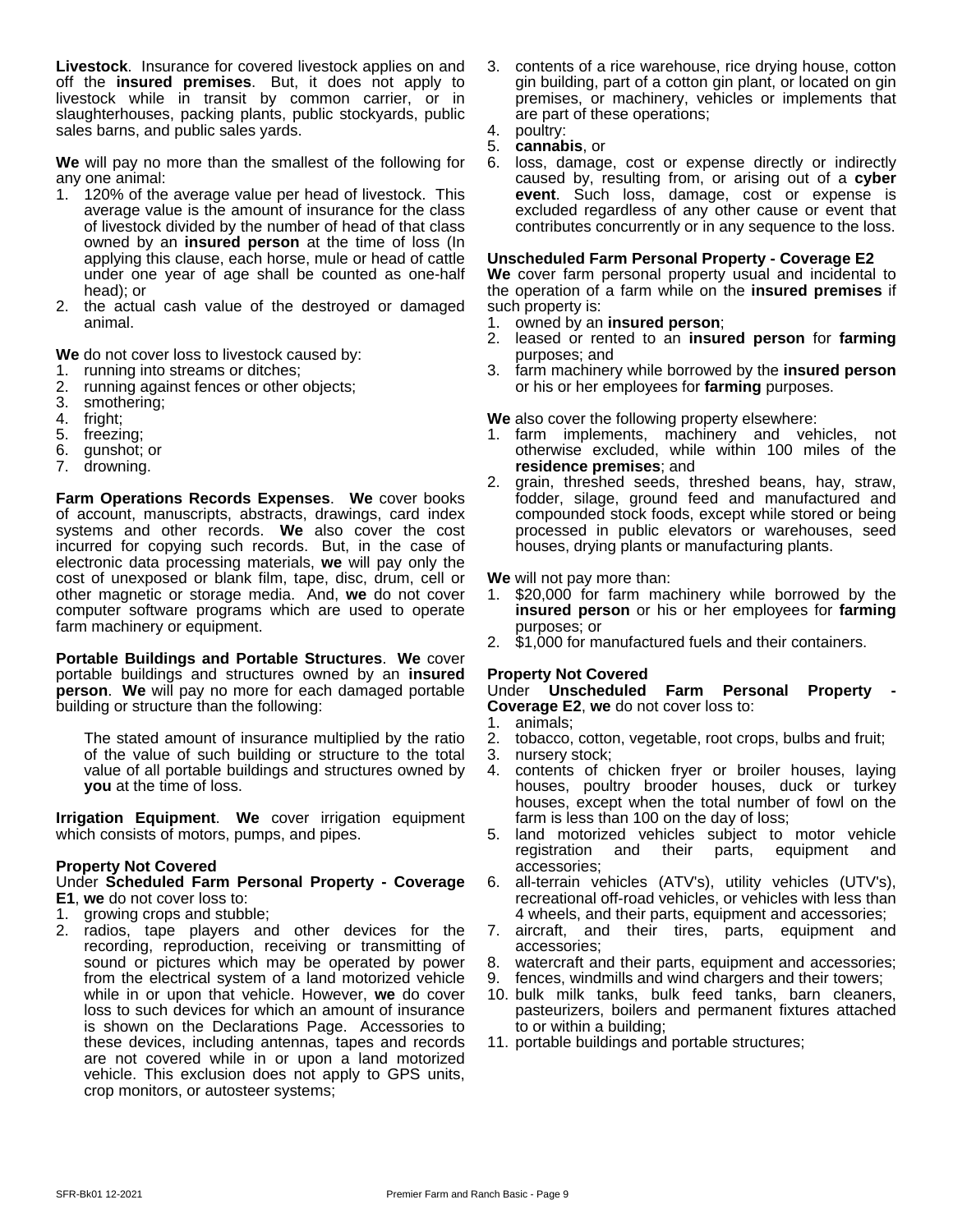- 12. radios, tape players and other devices for the recording, reproduction, receiving or transmitting of sound or pictures which may be operated by power from the electrical system of a land motorized vehicle while in or upon that vehicle. Accessories to these devices, including antennas, tapes and records are not covered while in or upon a land motorized vehicle. This exclusion does not apply to GPS units, crop monitors, or autosteer systems;
- 13. sawmill equipment;
- 14. irrigation equipment;
- 15. outdoor radio and television equipment;
- 16. property specifically described and insured by this or any other insurance;
- 17. **cannabis**, or
- 18. loss, damage, cost or expense directly or indirectly caused by, resulting from, or arising out of a **cyber event**. Such loss, damage, cost or expense is excluded regardless of any other cause or event that contributes concurrently or in any sequence to the loss.

#### **Grain & Hayin the Open**

**We** cover the following only against loss by fire:

- 1. grain in stacks, swaths, or piles, in the open, or
- 2. hay, straw, and fodder, in stacks, windrows, and bales, in the open.

**We** will pay no more than \$15,000 for any one stack of hay, straw, or fodder. One stack means hay, straw, or fodder, in one area separated by a clear space of 100 feet or more from any other hay, straw, or fodder, in the open.

**We** will pay no more under this provision than 20% of the limit of liability that applies to **Unscheduled Farm Personal Property - Coverage E2**.

#### **Coinsurance Clause**

**You** must maintain insurance for at least 80% of the actual cash value of all covered farm personal property. If **you** fail to do this, **we** will pay the percentage of loss determined by dividing the amount of insurance carried by Perlis We I the amount **you** should have carried. The amount payable is subject to any applicable deductible.

If **you** have a loss, **you** must furnish **us** with an inventory of all farm personal property so **we** can establish the actual cash value referred to in the above paragraph. If **your** loss is both less than \$10,000 and less than 20% of the total amount of insurance applicable to farm personal property at the time such loss occurs, **we** may elect to waive the inventory requirement. This waiver does not change **your** obligation to maintain an amount of insurance referred to in this clause.

The following provision applies in the event of loss of or damage to machinery or equipment within 30 days after the purchase of additional or replacement machinery or equipment:

If the Limit of Insurance actually carried becomes inadequate due to the purchase of additional or replacement machinery or equipment, then, up to \$50,000 of the value of the newly purchased machinery or equipment will be omitted in determining the required Limit of Insurance.

#### **Farm Buildings and Structures - Coverage F**

The following provisions apply to farm buildings and structures for which an amount of insurance is shown on the Declarations Page:

**Farm Barns, Buildings and Structures**. Coverage also applies to their attached sheds and permanent fixtures and construction materials on the **insured premises** for use in connection with the barns, buildings or structures. Coverage does not apply to attached or unattached silos.

**Additional Farm Dwellings**. Coverage also applies to construction materials for use in connection with the dwellings.

**Fences**. Coverage applies to fences, corrals, pens, chutes and feed racks on the **insured premises**. Coverage does not apply to field or pasture fences.

**Private Power and Light Poles**. Coverage also applies to outdoor wiring and attachments. Attachments include switch boxes, fuse boxes and other electrical equipment mounted on the poles.

**Portable Buildings and Portable Structures**. **We** will pay no more for each damaged portable building or structure than the following:

The stated amount of insurance multiplied by the ratio of the value of such building or structure to the total value of all portable buildings and structures owned by you at the time of loss.

#### **Basic Coverage Part**

This Coverage part, combined with the **General Section**, the **Property Section** and the **Farm Property Section**, provides the property coverages **you** selected,as identified on the Declarations page.

#### This Coverage part includes:

Perils We Insure Against, Exclusions, and How Losses are Settled.

#### **Perils We Insure Against**

**We** cover direct physical loss to property covered under **Dwelling - Coverage A**, **Other Structures - Coverage B** and **Personal Property - Coverage C** caused by Perils 1 through 10.

**We** cover direct physical loss to property insured under S**cheduled Farm Personal Property - Coverage E1** and **Unscheduled Farm Personal Property - Coverage E2** caused by Perils 1 through 5 and 7 through 11.

**We** cover direct physical loss to property insured under **Farm Buildings and Structures - Coverage F** caused by Perils 1 through 5 and 7 through 10.

#### 1. **Fire or Lightning**

#### 2. **Windstorm or Hail**

This does not include loss:

- a. caused directly or indirectly by frost, cold weather, ice, snow or sleet whether driven by wind or not;
- b. to the interior of any building, or property within, caused by rain, snow, sand, sleet or dust unless the building is first damaged by the direct force of wind or hail, creating an opening through which the rain, snow, sand, sleet or dust enters; or
- c. to watercraft and their **trailers**, furnishings, equipment and motors unless inside a fully enclosed building.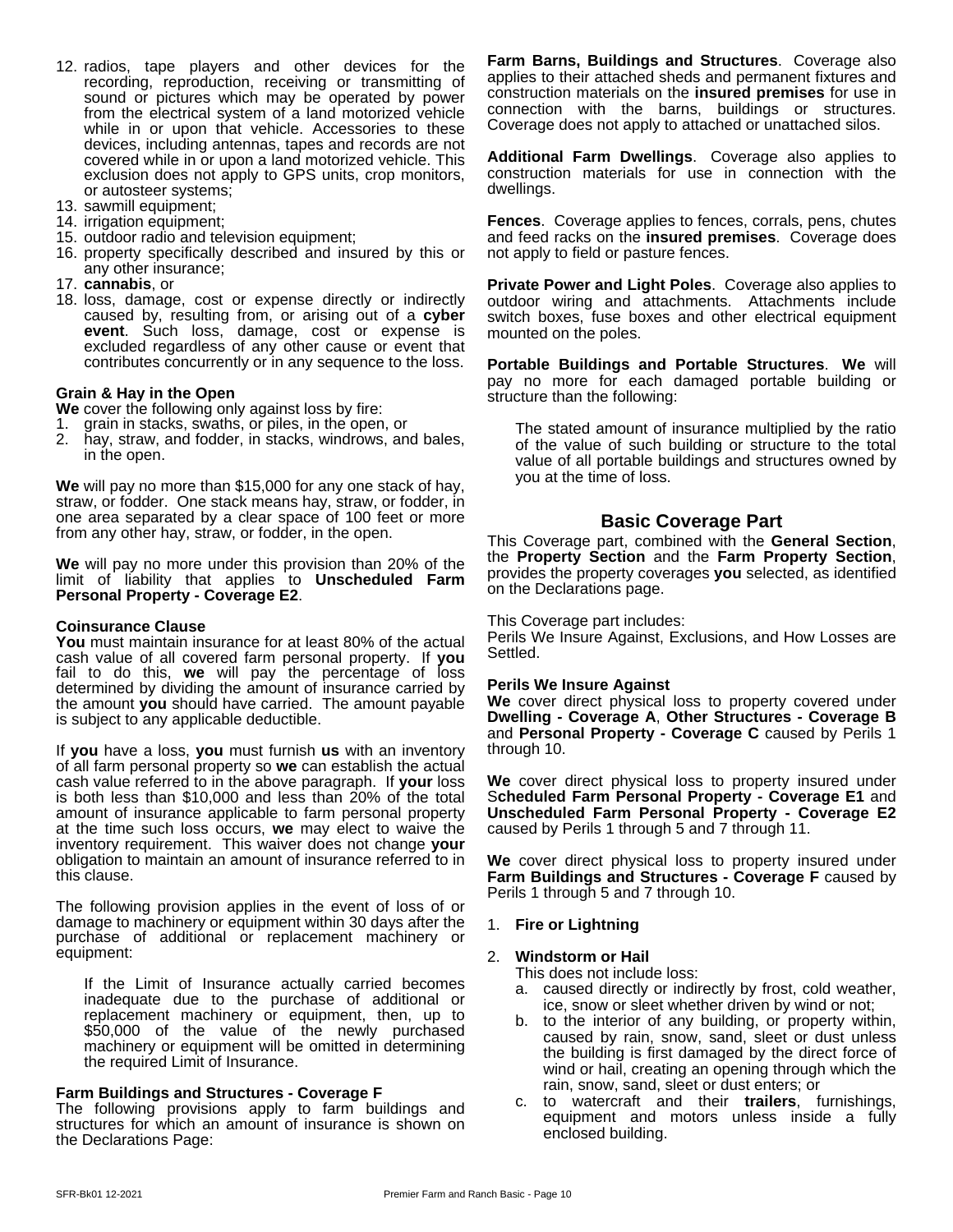- 3. **Explosion**. But this does not include explosion of steam boilers, steam pipes, steam turbines, steam engines, rupture or bursting of water pipes or pressure relief valves.
- 4. **Riot or Civil Commotion**, including direct physical loss from pillage and looting during and at the site of the riot or civil commotion.
- 5. **Aircraft**, including self-propelled missiles and spacecraft.

#### 6. **Vehicles**

This peril does not apply to loss caused by vehicles, farm machinery and equipment to:

- a. fences, driveways and walks, if the vehicles, farm machinery or equipment are owned or operated by an occupant of the **residence premises**; or
- b. property insured under **Scheduled Farm Personal Property - Coverage E1**, **Unscheduled Farm Personal Property - Coverage E2**, and **Farm Buildings And Structures - Coverage F**.
- 7. **Smoke**, if the loss is sudden and accidental. This peril does not apply to loss caused by smoke from agricultural smudging or industrial operations.

#### 8. **Vandalism or Malicious Mischief**

This peril does not apply to loss at any r**esidence** premises which has been vacant for more than 30 consecutive days immediately preceding the loss. A building under construction is not considered to be vacant.

- **9. Breakage of Glass** or safety glazing materials, which is part of the building. We will not pay for loss at any **residence premises** if it has been vacant for more than 30 consecutive days immediately preceding the loss. A building under construction is not considered to be vacant. If law requires broken or damaged glass to be replaced with safety glazing materials, **we** will pay that cost under **Additional Coverages** Item 7 **Ordinance or Law** in **Property - Section I**.
- **10. Theft or Attempted Theft**, including loss of property from a known place if it is likely that a theft has occurred.
	- a. This peril does not apply to theft:
		- (1) committed by an **insured person**; or
		- (2) in or from a dwelling under construction or of construction material and supplies until completed and occupied.
	- b. This peril does not apply to theft of the following from the part of the **residence premises** usually occupied by an **insured person** when it is rented to others:
		- (1) money, bank notes, bullion, coins and medals and other numismatic property, and precious metals including platinum, gold and silver, but not goldware or silverware;
		- (2) securities, manuscripts, accounts, deeds, evidences of debt, letters of credit, notes other than bank notes, passports, tickets, stamps and other philatelic property;
		- (3) jewelry, watches, precious and semi precious stones and furs, including any article containing fur which represents its principal value; or
		- (4) any property if the theft is by any person renting that part of the **residence premises**.
- c. This peril does not apply away from the **residence premises** to theft of:
	- (1) property while in any other dwelling or its premises owned, rented or occupied by an **insured person** except while an **insured person** is temporarily residing there. Property of an **insured person** who is a student is covered at a residence away from home if the student has been there at any time during the 45 days immediately before the loss; or
	- (2) watercraft and its equipment, outboard motors, campers and **trailers**.

#### 11. **Overturn and Collision**

Farm machinery or vehicles insured under the **Farm Property Section** are covered for direct physical loss caused by:

- a. overturn; and
- b. collision with another object.

Impact of any part of the farm machinery or vehicles with the ground or rocks upon the ground is not considered collision. This peril does not include loss to any tire or track, whether rubber or metal, due to puncture, cut, gash, blowout, or to any other tire or track trouble, unless such loss occurs at the same time with another loss covered by this peril.

#### **Exclusions - Losses We Do Not Cover**

**We** do not cover loss resulting directly or indirectly from any of the following, and **we** do not cover any such loss regardless of any other peril or event contributing concurrently or in any sequence to the loss, whether the peril or event occurs suddenly or gradually, involves isolated or widespread damage, arises from natural or external forces, or occurs as a result of any combination of these:

- 1. enforcement of any ordinance or law regulating the construction, repair or demolition of a building or other structure, unless coverage is specifically provided under **Additional Coverages** Item 7 **Ordinance or Law** in **Property – Section I**. In addition, **we** do cover loss caused by actions of civil authorities to prevent the spread of a fire caused by a peril **we** insure against;
- 2. earthquake, landslide, mudflow, earth sinking, rising or shifting, or eruption, explosion or effusion of a volcano. **We** do cover direct physical loss that follows caused by fire, explosion, breakage of glass or theft;
- 3. water damage meaning:
	- a. flood, surface water, waves, tidal water or overflow of a body of water. **We** do not cover spray from any of these, whether or not driven by wind;
	- b. water which backs up through sewers or drains; or
	- c. water below the surface of the ground. This includes water which exerts pressure on or flows, seeps or leaks through any part of a building or other structure, sidewalk, driveway or swimming pool.

**We** do cover any direct physical loss that follows caused by theft, fire or explosion.

4. failure or interruption of power or other utility service which occurs away from the **residence premises**. **We** will pay for loss caused solely by a peril**we** insure against that ensues at the **residence premises**;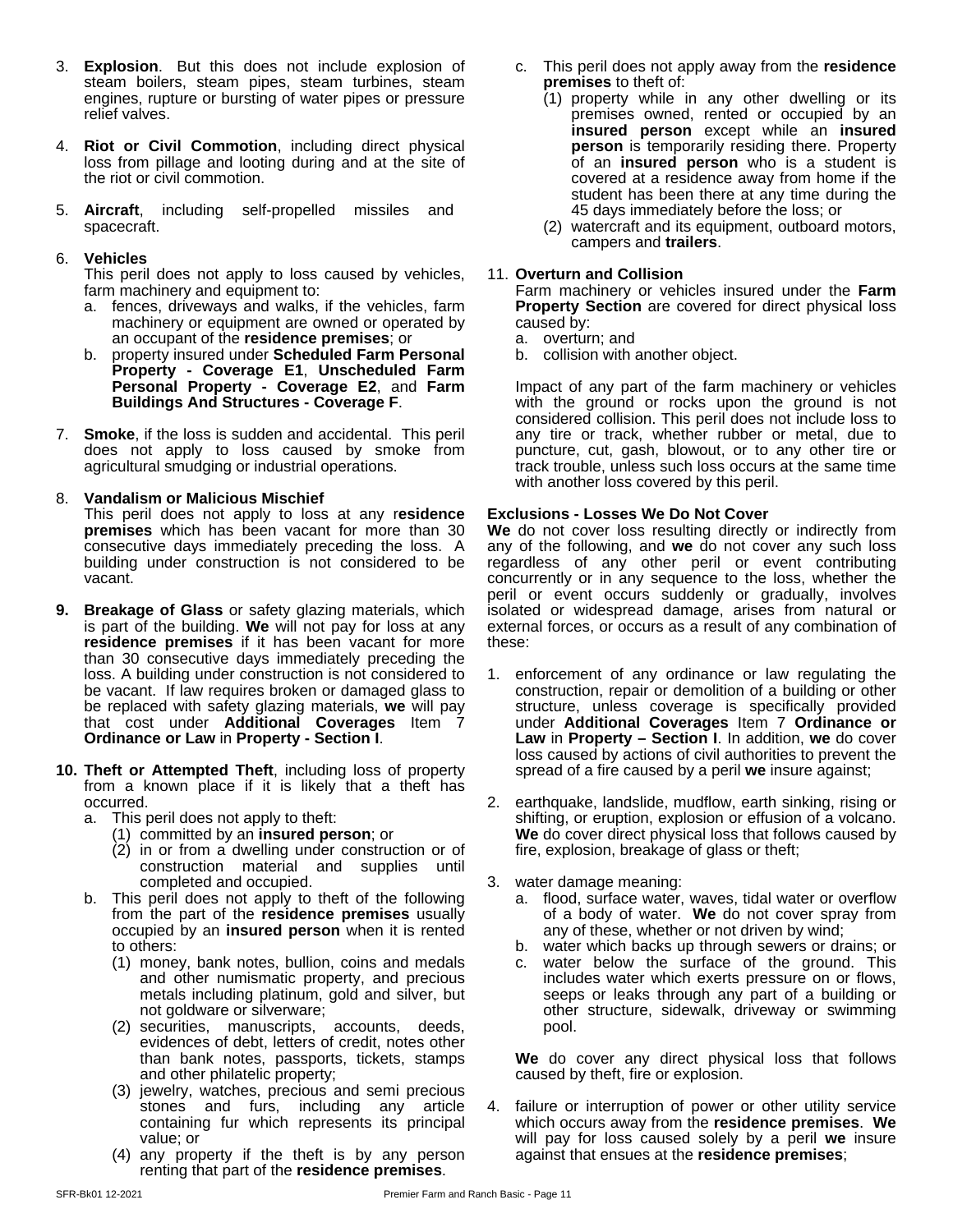- 5. neglect of an **insured person** to use all reasonable **Personal Liability Section II** means to protect covered property at and after the time of loss;
- 6. war (declared or undeclared), civil war, insurrection, rebellion or revolution;
- 7. nuclear action, meaning nuclear reaction, radiation, radioactive contamination or discharge of a nuclear weapon even if accidental, or any consequence of any Coverages of these. Loss caused by nuclear action is not considered loss by perils of Fire, Explosion or Smoke.

Direct physical loss by fire resulting from nuclear action is covered.

- 8. sonic booms;
- 9. an action by or at the direction of an **insured person** committed with the intent to cause a loss;
- 10. any loss while the dwelling is being moved, including the period of time when leveling blocks or jacks are removed and all utilities have been disconnected;
- 11. **fungus**, wet rot or dry rot. This exclusion applies whether or not the **fungus**, wet rot or dry rot arises from any other cause of loss.

This exclusion applies to losses including, but not limited to:

- a. any loss of use or delay in rebuilding, repairing or replacing covered property, including any associated cost or expense, resulting from **fungus**, wet rot or dry rot;
- b. any remediation of **fungus**, including but not limited to the cost to:
	- (1) treat, remove, or dispose of the **fungus**, wet rot or dry rot as required to repair, restore or replace covered property, or
	- (2) tear out and replace any part of the building or other property as needed to gain access to the **fungus**, wet rot or dry rot; or
- c. the cost of any investigation, testing or monitoring to confirm the type, absence, presence or level of **fungus**, whether performed prior to, during or after removal, repair, restoration or replacement of covered property; or
- 12. any reduction in the value of property covered under this policy after it has been repaired as compared to its value before it was damaged.

#### **How Losses Are Settled**

1. Loss will be settled at actual cash value at the time of loss, subject to the following:

**We** will pay no more than the smallest of:

- a. **our** cost to replace at the time of loss,
- b. the cost of repair,
- c. the applicable limit of liability shown on the Declarations page, or
- d. any special limit of liability stated in this policy.
- 2. **We** may make a cash settlement and take all or part of the property at its appraised or agreed on value, or repair or replace all or part of the property with property of like kind and quality. **We** must give **you** notice of **our** intention within 30 days after **we** receive **your** proof of loss.

This Section, combined with the **General Section**, provides personal liability coverage, as identified on the Declarations page.

#### This Section includes:

Personal Liability Definitions, Personal Liability - Coverage G, Medical Payments to Others - Coverage H, Additional Coverages, Exclusions, and Personal Liability Conditions.

#### **Personal Liability Definitions**

These Definitions are in addition to those shown in the **General Section**.

- 1. "**Insured person**" means:
	- a. any person or organization legally responsible for animals or watercraft covered by this policy and owned by an **insured person** as defined in the **General Section**. But, **we** will cover that person or organization only with respect to those animals or watercraft. **We** will not cover any person or organization using or having custody of animals or watercraft in the course of any **business** or without permission of the owners;
	- b. with respect to any vehicle covered by this policy, any employee of an **insured person** as defined in the **General Section**, while engaged in the employment of that person; and
	- c. with respect to a vehicle covered by this policy, any other person using the vehicle with **your** permission on an **insured premises**.
- 2. "**Association**" means the membership of all property owners in a housing development.

#### **Personal Liability - Coverage G**

We will pay all sums arising out of an **occurrence** which an **insured person** becomes legally obligated to pay as damages because of **bodily injury** or **property damage** covered by this policy.

If a claim is made or suit is brought against the **insured person** for liability under this coverage, **we** will defend the **insured person** at **our** expense, using lawyers of **our** choice. We are not obligated to defend after we have paid an amount equal to the limit of **our** liability. **We** may investigate or settle any claim or suit as we think appropriate.

#### **Medical Payments to Others - Coverage H**

**We** will pay the reasonable expenses incurred for necessary medical, surgical, x-ray and dental services, prosthetic devices, eyeglasses, hearing aids and pharmaceuticals, and ambulance, hospital, licensed nursing and funeral services. These expenses must be incurred within three years from the date of an accident causing **bodily injury** covered by this policy.

Each person who sustains **bodily injury** is entitled to this protection when that person is:

- 1. on an **insured premises** with the permission of an **insured person**; or
- 2. elsewhere, if the **bodily injury**:
	- a. arises out of a condition in the **insured premises** or the adjoining ways;
	- b. is caused by the activities of an **insured person** or **residence employee** in the course of employment by an **insured person**;
	- c. is caused by an animal owned by or in the care of an **insured person**; or
	- d. is sustained by a **residence employee** arising out of and in the course of employment by an **insured person**.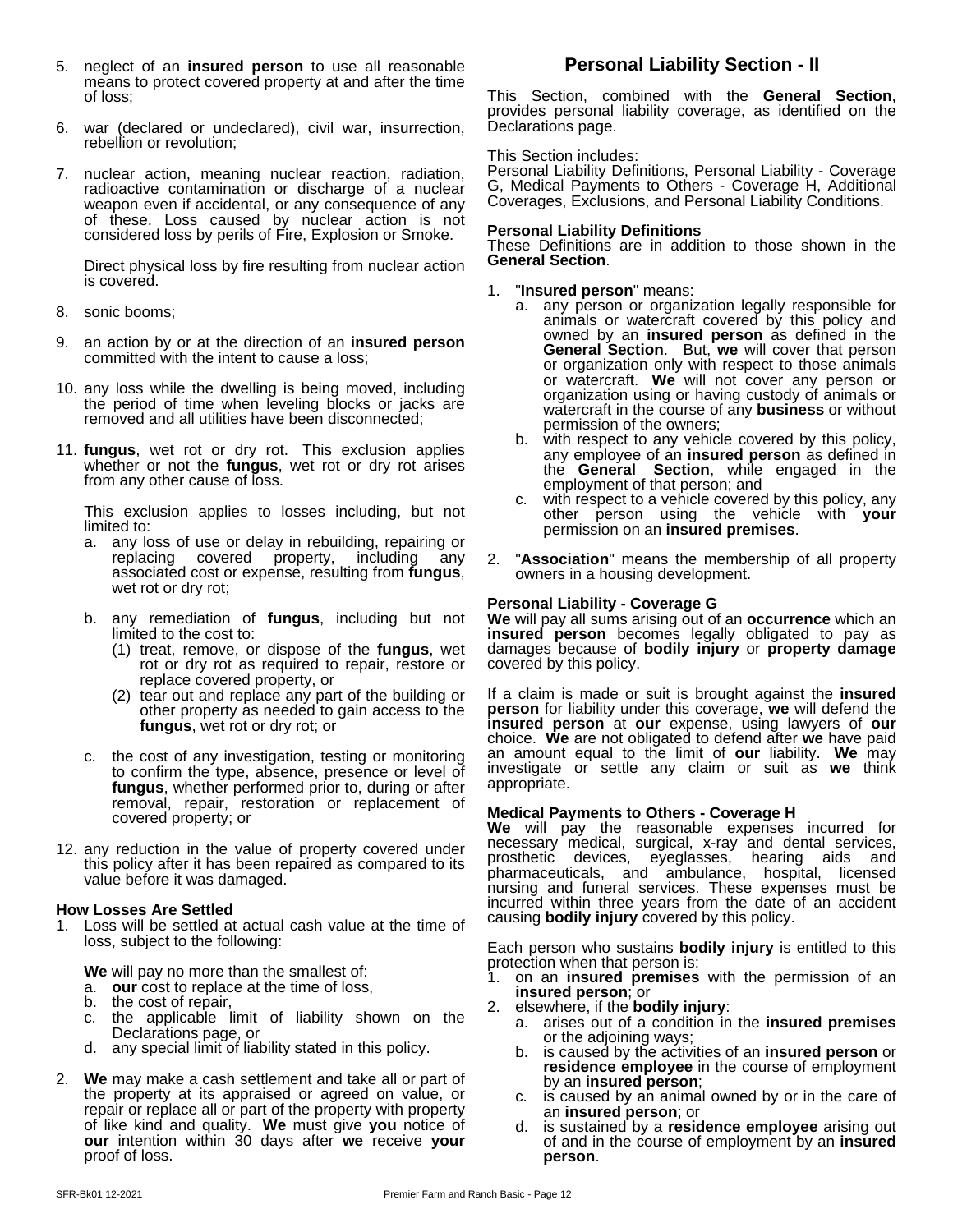**We** do not cover injury to:

- 1. **insured persons**; or
- 2. any other person, except a **residence employee**, who resides regularly on any part of an **insured premises**.

**We** may pay the injured person or the party that renders the medical services.

Payment under this coverage is not an admission of liability by **us** or an **insured person**.

#### **Additional Coverages**

**We** will pay, in addition to **our** limit of liability:

- **1. Damage To Property of Others** Up to \$500 per **occurrence** for **property damage** to property owned by others caused by an **insured person**. Payment will be on a replacement cost basis. But, **we** will not pay for **property damage**:
	- a. caused intentionally by an **insured person** who has attained the age of 13;
	- b. to property owned by or rented to any **insured person**, any tenant of an **insured person** or any resident of **your** household;
	- c. arising out of:
		- (1) any act or omission in connection with a premises (other than **insured premises**) owned, rented or controlled by an **insured person**;
		- (2) **busines**s pursuits; or
		- (3) ownership, maintenance or use of a land motor vehicle, **trailer**, farm machinery or equipment, aircraft or watercraft;
	- d. to property insured underthe **Property Section** of this policy.

#### **2. The Following Expenses**

- a. All costs **we** incur in the settlement of any claim or defense of any suit.
- b. Interest on the entire amount of damages awarded in any suit **we** defend accruing after judgment is entered and before **we** have paid, offered to pay, or deposited in court that portion of the judgment which is not more than **our** limit of liability.
- c. Premiums on bonds required in any suit **we** defend. But, we will not pay the premium for any portion of a bond amount that is greater than **our** limit of liability. **We** have no obligation to apply for or furnish bonds.
- d. Loss of earnings up to \$50 a day, but not other income, when **we** ask **you** to help **us** investigate or defend any claim or suit.
- e. Any other reasonable expenses incurred at **our** request.

#### **3. First Aid Expenses**

Expenses for immediate medical and surgical treatment for other persons at the time of the accident. **We** will pay only expenses which an **insured person** incurs for treatment of **bodily injury** covered by this policy.

#### **4. Loss Assessment**

**We** will pay up to \$1,000 for **your** share of loss assessment charged against all property owners during the policy period by a corporation or **association**, when assessment is made as a result of:

a. A direct physical loss to property owned collectively by all members of the **association**, caused by a **Peril We Insure Against** in the **Property Section** of this policy.

- b. **Bodily injury** or **property damage** to which **Personal Liability** coverage would apply.
- c. Liability for an act of a director, officer or trustee in the capacity as a director, officer or trustee, provided:
	- (1) the director, officer or trustee is elected by the members of a corporation or **association**; and
	- (2) the director, officer or trustee serves without deriving any income from the exercise of duties which are solely on behalf of a corporation or **association**.

This coverage applies only to loss assessments charged against **you** as owner of the **residence premises**. **We** do not cover loss assessments charged against **you** or a corporation or **association** of property owners by any governmental body.

#### **Exclusions**

Under **Personal Liability - Coverage G** and **Medical Payments To Others - Coverage H**, **we** do not cover:

- 1. **bodily injury** or **property damage** arising out of the ownership, maintenance, use, loading, unloading or negligent entrustment of aircraft;
- 2. **bodily injury** or **property damage** arising out of the ownership, maintenance, use, loading, unloading or negligent entrustment of land motor vehicles; The only exceptions to this exclusion "2" are that exclusion "2" does not apply to **bodily injury** or **property damage**, occurring on or off the **insured premises**, and arising out of the ownership, maintenance, use, loading, unloading or negligent entrustment of:
	- a. land motor vehicles that are not subject to motor vehicle registration, when the **bodily injury** or **property damage** occurs on the **insured premises**.

However, this exception to exclusion "2" does not apply to, and **we** do notcover, **bodily injury** or **property damage**, occurring on or off the **insured premises**, and arising out of the ownership, maintenance, use, loading, unloading or negligent entrustment of:

- (1) all-terrain vehicles (ATV's),
- $(2)$  utility vehicles (UTV's),
- (3) recreational off-road vehicles, or
- (4) vehicles with less than 4 wheels;
- b. crawler and farm type tractors;
- c. farm implements;
- d. golf carts while used for golfing; or
- e. combines or self-propelled harvesting machines, unless the combine or self-propelled harvesting machine is maintained, used, loaded, unloaded or entrusted, for hire or **custom farming** operations;
- 3. **bodily injury** or **property damage** arising out of the ownership, maintenance, use, loading, unloading or negligent entrustment of the following while being towed by, connected to or carried on a land motor vehicle other than a crawler or farm type tractor:
	- a. **trailers**, including, but not limited to, utility, stock, boat, camper or house **trailers**;
	- b. crawler or farm type tractors; and
	- c. farm implements;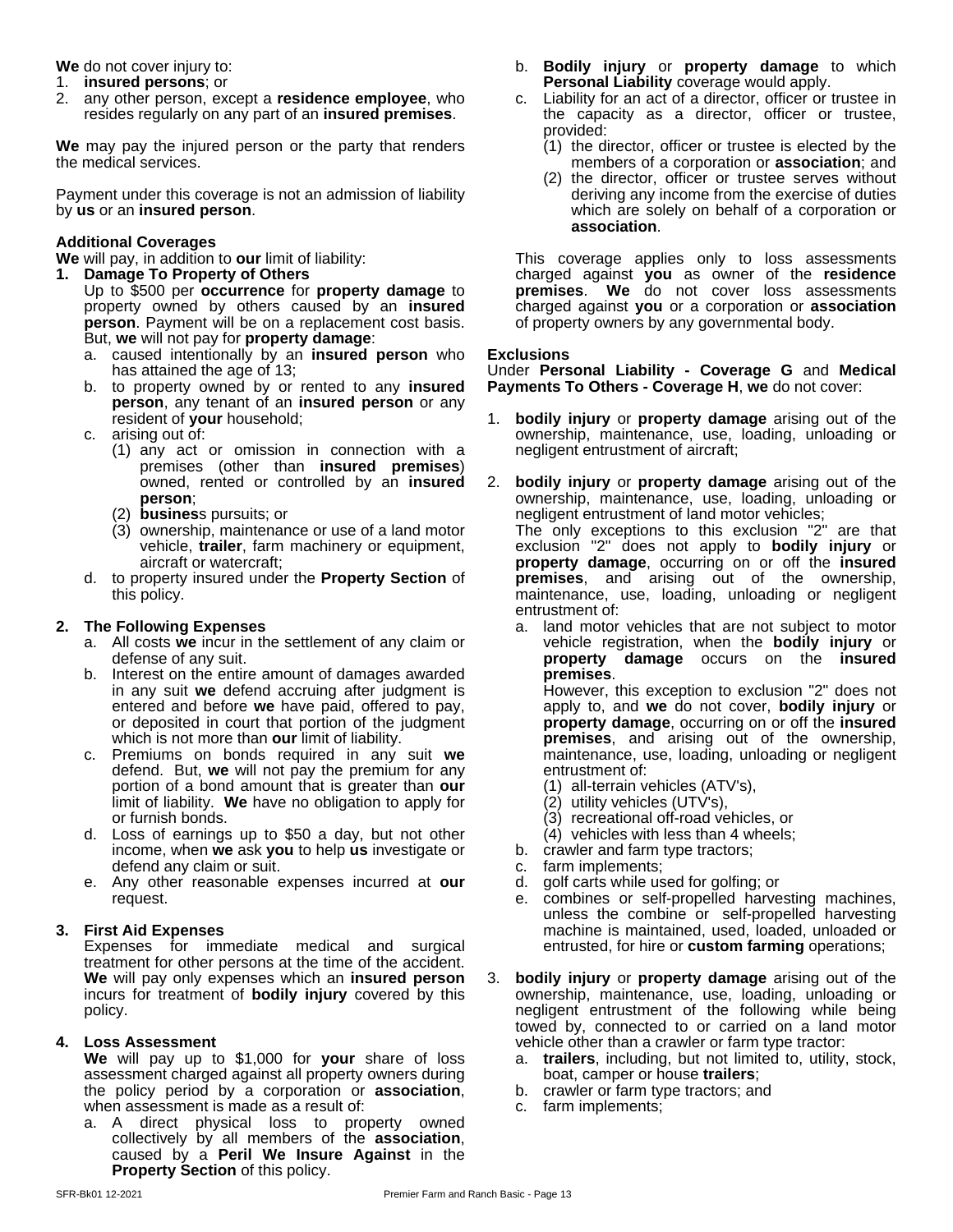- 4. **bodily injury** or **property damage** arising out of the ownership, maintenance, use, loading, unloading or negligent entrustment of watercraft not located on the **insured premises**:
	- a. owned by an **insured person** if it has inboard or inboard-outdrive motor power;
	- b. rented to an **insured person** if it has inboard or inboard-outdrive motor power of more than 50 horsepower;
	- c. owned by or rented to an **insured person** if it is a sailing vessel 26 feet or more in length; and
	- d. powered by one or more outboard motors with more than 25 total horsepower owned by an **insured person** at the inception of this policy. But this subdivision d. does not apply if **you** write **us** within 45 days from the acquisition date that **you** want coverage;
- 5. **bodily injury** or **property damage** arising out of the rendering or failing to render professional services;
- 6. **bodily injury** or **property damage** arising out of **business** activities of an **insured person**. But, **we** will cover activities of that person not ordinarily incident to the **business**;
- 7. **bodily injury** or **property damage** arising out of any premises owned, rented or controlled by an **insured person** which is not an **insured premises**;
- 8. **bodily injury** or **property damage** expected or intended by or at the direction of an **insured person**;
- 9. **bodily injury** or **property damage** arising out of an illegal act by or at the direction of an **insured person**;
- 10. **bodily injury** or **property damage** arising out of war (declared or undeclared), civil war, insurrection, rebellion or revolution;
- 11. **bodily injury** or **property damage** which arises out of the transmission of a communicable disease by an **insured person**;
- 12. **bodily injury** or **property damage** arising out of the discharge, dispersal, release or escape of smoke, vapors, soot, fumes, acids, alkalis, toxic chemicals, liquids or gases, waste materials or other irritants, contaminants, or pollutants into or upon land, the atmosphere or any water course or body of water.

But, this exclusion does not apply to **bodily injury** resulting from the accidental above ground contact with herbicides, pesticides, fungicides and fertilizers caused by the application of the same to an **insured premises** which results in medical treatment within one year (365 days) of said application;

13. **bodily injury**, **property damage**, or medical expenses arising out of or resulting from any actual, alleged or threatened sexual molestation, act, abuse, harassment, including any failure to supervise or negligent supervision of any person.

**We** have no duty to defend or settle any sexual molestation claim or suit against an **insured person** or any employee of an **insured person**, or any other person;

- 14. claims or suits, and any included defense costs, seeking damages against any **insured person** for personal injury. Personal injury means any injury resulting from
	- a. false arrest, imprisonment, malicious prosecution and detention;
	- b. wrongful eviction, wrongful entry, invasion of rights of privacy; or
	- c. libel, slander, defamation of character.

**We** have no duty to defend or settle any personal injury claim or suit against an **insured person** or any employee of an **insured person**, or any other person;

- 15. **bodily injury** to a **farm employee** arising out of and in the course of employment by an **insured person**;
- 16. **bodily injury** or **property damage** arising out of the ownership, maintenance, or use of a dwelling owned but not occupied by an **insured person**, unless described on the Declarations Page;
- 17. **bodily injury** or **property damage** which, in whole or in part, arises out of, is aggravated by or results from **fungus**, wet rot or dry rot;
- 18. liability imposed upon any **insured person** by any governmental authority for any loss which, in whole or in part, arises out of, is aggravated by or results from **fungus**, wet rot or dry rot;
- 19. **bodily injury** or **property damage** arising out of **custom farming** operations, unless a premium is specified and charged on the Declarations Page. **We** will pay no more than the limit of liability shown on the Declarations page for the specified number of **days** of **custom farming** coverage; or
- 20. **bodily injury** or **property damage** arising out of the inhalation, ingestion, absorption or consumption of, contact with, exposure to, existence of, or presence of **cannabis**.

Under **Personal Liability - Coverage G**, **we** do not cover:

- 1. liability assumed under any unwritten contract or agreement, or under a contract or agreement in connection with any **business** of an **insured person**;
- 2. **property damage** to property owned by an **insured person** or an employee of an **insured person**;
- 3. **property damage** to property occupied or used by an **insured** person or rented to or in the care of an **insured person**. But, **we** will cover **property damage** to such property caused by fire, smoke or explosion, provided the **insured person** is held legally obligated to pay the damage;
- 4. **bodily injury** to a person if an **insured person** has or is required to have a policy providing workers' compensation, non-occupational disability or occupational disease benefits covering the **bodily injury**;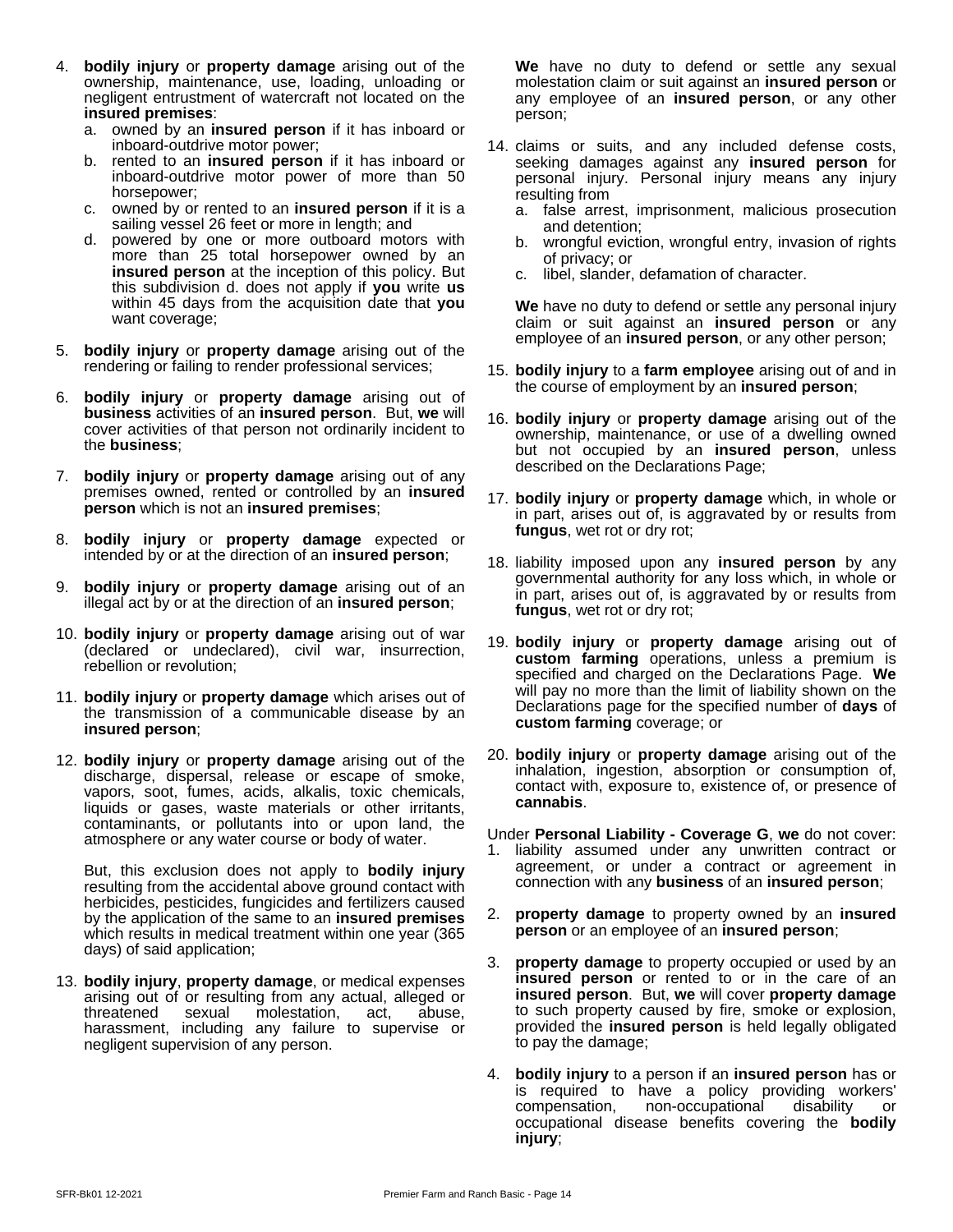5. **bodily injury** for which any Workers' Compensation Court orders an **insured person** to pay any sum or other benefit awarded.

If a claim is made or suit brought in Workers' Compensation Court against an **insured person** who does not have and is not required to have a policy providing Workers' Compensation benefits covering the **bodily injury**, **we** will defend the **insured person** against the claim brought in Workers' Compensation Court, at **our** expense, using lawyers of **our** choice;

- 6. **bodily injury** or **property damage** when an **insured person** is covered under a nuclear energy liability policy. This exclusion applies even if the limits of liability of that policy have been exhausted;
- 7. **bodily injury** or **property damage** awards against an **insured person** in the form of exemplary or punitive damages;
- 8. **bodily injury** to:
	- a. **you**;
	- b. **your** relatives residing in **your** household; or
	- c. any other person under the age of 21 residing in **your** household who is in **your** care or the care of a resident relative;
- 9. **property damage** to and loss of use of:
	- a. goods or products (including containers), grown, raised, manufactured, sold, handled or distributed by an **insured person** when the **property damage** arises out of such products;
	- b. property caused by work performed by or for an **insured person** when the **property damage** arises out of such work;
	- c. property due to an **insured person's** delay or lack of performance under any agreement or contract; or
	- d. property due to the failure of an **insured person's** work, goods or products to meet the level of quality warranted or represented by the **insured person**; or
- 10. **bodily injury** or **property damage** resulting from a substance released or discharged from aircraft.

Under **Medical Payments To Others - Coverage H**, **we** do not cover:

- 1. **bodily injury** to a person who is entitled to benefits which are provided or required to be provided under any workers' compensation, non-occupational disability or occupational disease law;
- 2. **bodily injury** from any nuclear reaction, radiation or radioactive contamination or any consequence of any of these;
- 3. **bodily injury** to any person while on the **insured premises** because a **business** is conducted or professional services are rendered on the **insured premises**;
- 4. **bodily injury** sustained by an independent contractor or such contractor's employees; or
- 5. **bodily injury** to any person, if such person is regularly residing on an **insured premises**.

## **Farm Liability Section - III**

#### **Farm Employers' Liability - Coverage J**

**We** will pay all sums arising out of an **occurrence** which an **insured person** becomes legally obligated to pay as compensatory damages to a **farm employee**, while in the course of his or her employment, because of **bodily injury** arising out of the ownership, maintenance or use (including necessary or incidental operations) of the **insured premises**. **We** will not pay any sums which **you** may become legally obligated to pay as exemplary or punitive damages.

Under **Farm Employers' Liability – Coverage J**, **we** will pay no more than the limit of liability shown on the Declarations page for the number of **days** of r**egular hired labor** or **custom hired labor** coverage.

If a claim is made or suit is brought against an **insured person** for liability under this coverage, **we** will defend the **insured person** at **our** expense, using lawyers of **our** choice. We are not obligated to defend after we have paid an amount equal to the limit of **our** liability. **We** may investigate or settle any claim or suit as **we** think appropriate.

#### **Farm Employees' Medical Payments - Coverage K**

**We** will pay to or foreach **farm employee**, all reasonable medical expenses incurred because of **bodily injury** caused by an accident and arising out of the ownership, maintenance or use (including necessary or incidental operations) of **insured premises**, providing such **bodily injury** was incurred in the course of his or her employment by an **insured person**. These expenses must have been incurred within one year from the date of accident, and **we** will pay no more than the limit shown on the Declarations Page.

#### **Medical Payments (Named Insured and Family) - Coverage M**

**We** will pay the reasonable expense of necessary medical, surgical, ambulance, hospital, professional nursing and funeral services all incurred within one year from the date of accident, up to the limit of liability, to or for such person named on the Declarations Page, who sustains **bodily injury** caused by accident, while on **insured premises** or while elsewhere, if accident arises out of the **insured premises**, or a condition in the ways immediately adjoining, or out of the operations, maintenance, repair or use of teams, tractors, combines, or self propelled harvesting machines, farm implements, or animals, in connection with the operations of such **insured premises** and including **custom farming** operations.

The payment of this medical expense applies only to that amount in excess of \$50 per accident for each **insured person**.

#### **Animal Collision - Coverage N**

**We** will pay for loss by death of any cattle, horse or hybrid thereof, hog, sheep, or goat, owned by an **insured person** caused by collision between such animal and a vehicle not owned or operated by an **insured person** or any employee thereof. This coverage applies only while such animal is on a public road and is not being transported.

The insurance afforded shall be limited to the market value at the time of loss not exceeding the maximum amount shown on the Declarations page per animal.

The coverage afforded shall apply only during the policy period.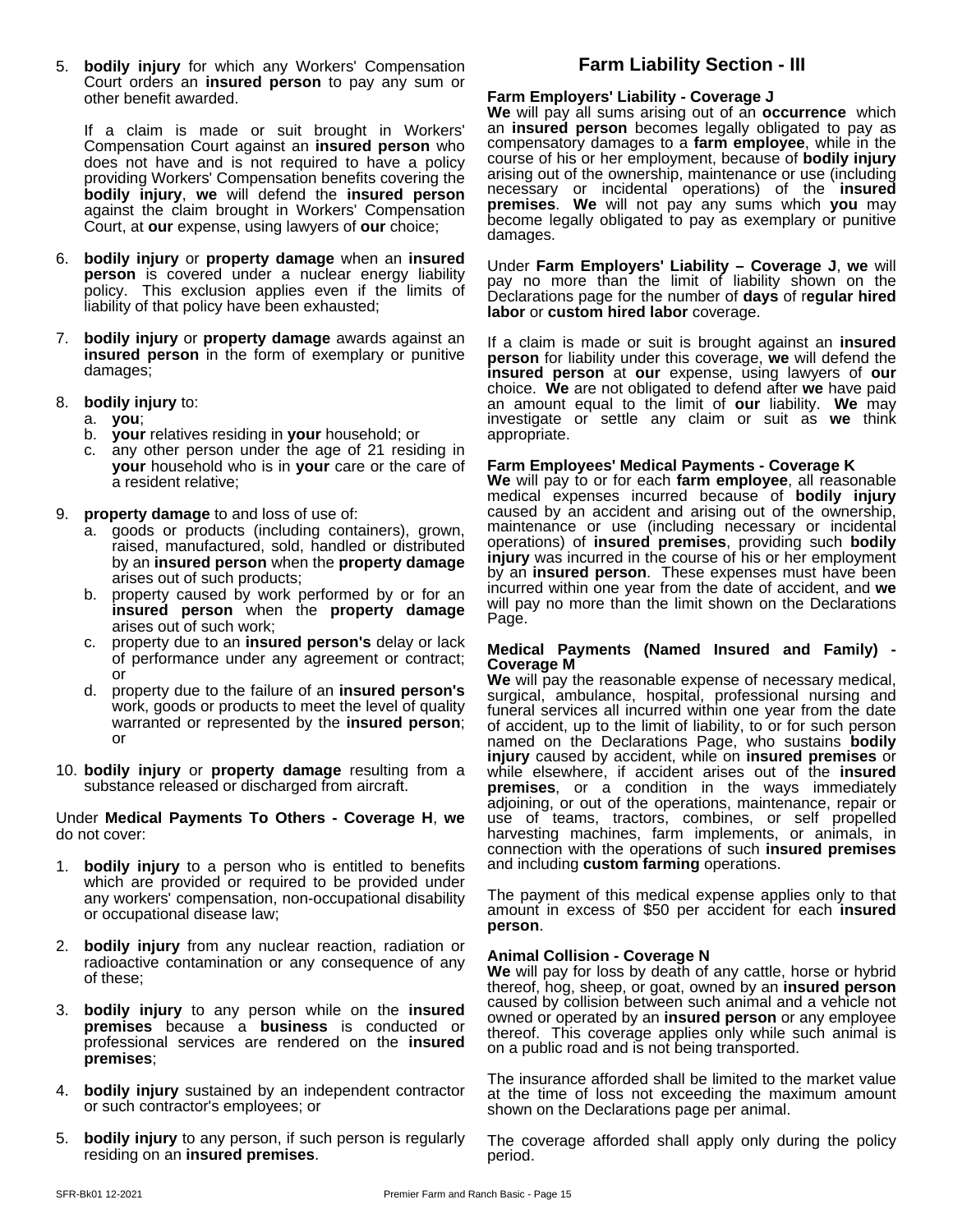#### **Exclusions**

Under **Farm Employers' Liability - Coverage J**, and **Farm Employees' Medical Payments - Coverage K**, **we** do not cover:

- 1. **bodily injury** sustained by any **farm employee** and arising out of the ownership, maintenance, use, loading, unloading or negligent entrustment of aircraft;
- 2. **bodily injury** sustained by any **farm employe**e and arising out of the ownership, maintenance, use, loading, unloading or negligent entrustment of land motor vehicles.

The only exceptions to this exclusion "2" are that exclusion "2" does not apply to **bodily injury** occurring on or off the **insured premises**, and arising out of the ownership, maintenance, use, loading, unloading or negligent entrustment of:

a. land motor vehicles that are not subject to motor vehicle registration, when the **bodily injury** occurs on the **insured premises**.

However, this exception to exclusion "2" does not apply to, and **we** do not cover, **bodily injury** occurring on or off the **insured premises**, and arising out of the ownership, maintenance, use, loading, unloading or negligent entrustment of:

- (1) all-terrain vehicles (ATV's),
- (2) utility vehicles (UTV's),
- (3) recreational off-road vehicles, or
- (4) vehicles with less than 4 wheels;
- b. crawler and farm type tractors;
- c. farm implements; or
- d. combines or self-propelled harvesting machines, unless the combine or self-propelled harvesting machine is maintained, used, loaded, unloaded or entrusted, for hire or **custom farming** operations;
- 3. **bodily injury** sustained by any **farm employee** and arising out of the ownership, maintenance, use, loading, unloading or negligent entrustment of the following while being towed by, connected to or carried on a land motor vehicle other than a crawler or farm type tractor:
	- a. **trailers**, including, but not limited to, utility, stock, boat, camper or house **trailers**;
	- b. crawler or farm type tractors; and
	- c. farm implements;
- 4. **bodily injury** sustained by any **farm employee** and arising out of the ownership, maintenance, use, loading, unloading or negligent entrustment of watercraft;
- 5. **bodily injury** to any **farm employee** who is entitled to benefits which are provided or required to be provided under any workers' compensation, non-occupational disability or occupational disease law;
- 6. **bodily injury** for which any Workers' Compensation Court orders an **insured person** to pay any sum or other benefit awarded.

If a claim is made or suit brought in Workers' Compensation Court against an **insured person** who does not have and is not required to have a policy providing Workers' Compensation benefits covering the **bodily injury**, **we** will defend the **insured person** against the claim brought in Workers' Compensation Court, at **our** expense, using lawyers of **our** choice;

#### 7. **bodily injury**

- a. suffered by an employee who is not engaged in the actual performance of his or her duties, as an employee; or
- b. suffered by the **insured person's** spouse, son, daughter, or other relative, or a tenant and immediate members of tenant's family while residing on the **insured premises**, unless he or she is a **farm employee** and is listed on the **insured person's** payroll records on the date of injury; or
- 8. **bodily injury** sustained by any **farm employee** arising out of the inhalation, ingestion, absorption or consumption of, contact with, exposure to, existence of, or presence of **cannabis**.

Under **Farm Employers' Liability - Coverage J**, **we** do not cover:

- 1. liability assumed by the **insured person** under any contract or agreement;
- 2. sickness or disease of any **farm employee** unless, prior to thirty six months after the end of the policy period, written claim is made or suit is brought against the **insured person** for damages because of sickness or disease or death resulting there from; or
- 3. **bodily injury** or **property damage** with respect to which any **insured person** under this policy is also an **insured person** under a nuclear energy liability policy issued by the Nuclear Energy Liability Insurance Association, Mutual Atomic Energy Liability Underwriter, or Nuclear Insurance Association of Canada, or would be an **insured person** under any such policy but for its termination upon exhaustion of its limit of liability.

#### Under **Medical Payments (Named Insured and Family) - Coverage M**, **we** do not cover:

- 1. **bodily injury** arising out of the ownership, maintenance, use, loading, unloading or negligent entrustment of motor vehicles subject to motor vehicle registration, all-terrain vehicles (ATV's), utility vehicles (UTV's), recreational off-road vehicles, or vehicles with less than 4 wheels; or
- 2. **bodily injury** arising out of the inhalation, ingestion, absorption or consumption of, contact with, exposure to, existence of, or presence of **cannabis**.

#### **Personal & Farm Liability Conditions**

These Conditions are in addition to those shown in the **General Section**.

**1. Duties of an Injured Person Medical Payments To Others Coverage - Coverage H**

The injured person or someone acting on behalf of the injured person will:

- a. give **us**, as soon as possible, written proof of claim under oath, if possible;
- b. submit to physical examinations at **our** expense by doctors **we** select as often as **we** may reasonably require; and
- c. authorize **us** to obtain medical and other records.